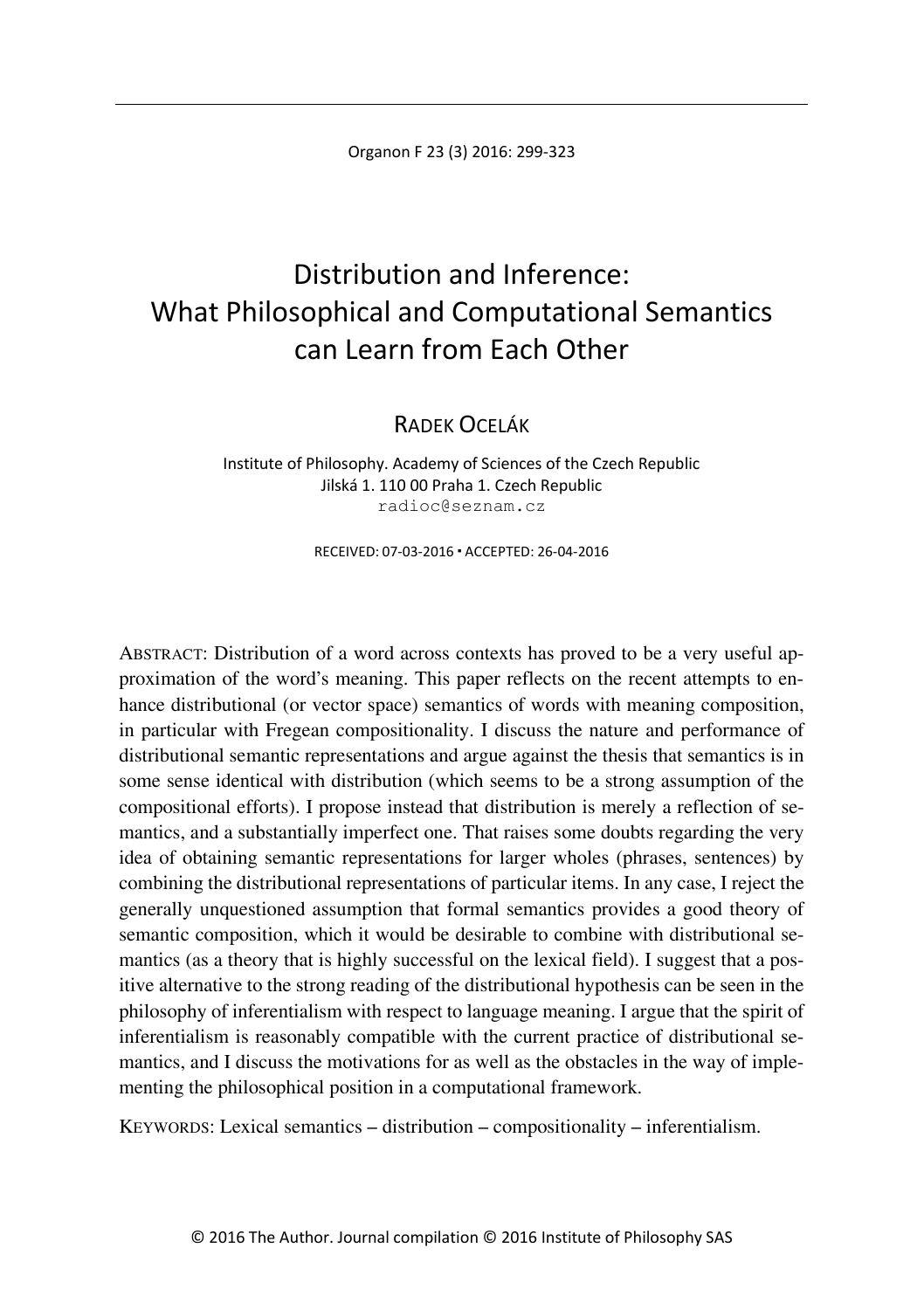# **1. Introduction**

One of the most crucial insights of the present-day computational, application-oriented approach to the semantics of natural language is this: we can usefully capture the meaning of a word by characterizing its distribution, or the contexts in which the word appears. As one famous aphorism goes, "you shall know a word by the company it keeps" (Firth 1957, 11). This proclamation may sound odd, and surely there are many ways of reading it. But it has been made clear by now that at least in some readings, the "distributional hypothesis" lends itself to remarkably successful computational applications. Models based on this insight have been applied to a variety of semantic tasks. Even if the results are still far from perfection, they generally seem to be far above anything achieved, first, in the other paradigms of semantic thinking, such as formal or cognitive semantics, and second, in the computational semantic branches that draw their inspiration from them.

Neither of these two points is quite surprising. As concerns the latter point, the distributional formulation of the natural language meaning problem is the key that enables us to treat the problem based on large amounts of actual language data, using the mechanical efficiency of a computer, or many computers at a time. It thus offers an interesting alternative to relying on our creative (see Schneider 1992) but relatively inefficient minds operating with language intuitions (which are, moreover, sometimes not too reliable). In the simplest case, word meanings as mysterious objects exclusively accessed by human minds are replaced by word meanings as patterns of textual co-occurrence of the target words with other words. Textual words being nothing but sequences of characters, that provides for efficient processing of the language material collected in extremely large corpora of written text. State-of-the-art models in distributional computational semantics are nowadays standardly built upon corpora containing billions of lexical tokens.

As concerns the former point, we might argue that the superior results in applications follow from the very nature of computational semantics, and computational linguistics in general. Computational linguistics differs from the theoretical approaches to language rather substantially in its orientation. At least as much as for theoretical *understanding* of language phenomena, the struggle here is for efficient "engineering" solutions to well-defined applied problems (such as machine translation or automatic summarization). Providing a good engineering solution nonetheless does not imply knowing *why* the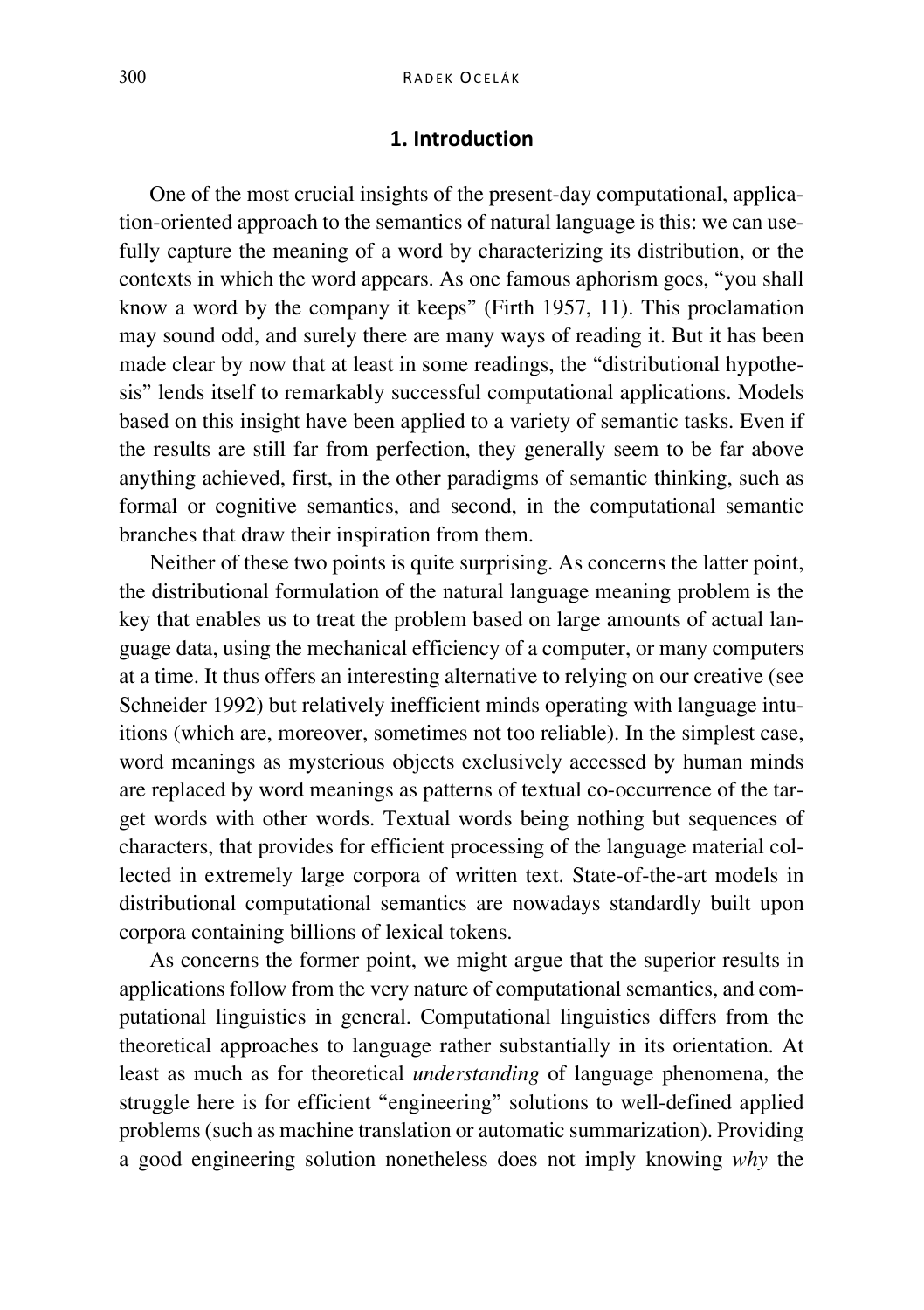solution approximates the related phenomenon of natural language, or actually understanding that phenomenon. One might therefore claim that theoretical semanticists need not be unsettled by the success in application achieved by their computational colleagues.

In this paper, however, I would like to reverse that perspective in the following way. The tasks considered in the computational paradigm, and the distributional branch in particular, are not aimed to capture any sort of detached mechanical processes unrelated to human language use. Instead, they closely resemble some of the tasks that any competent speaker is likely to perform on a daily basis. Every now and then, we are expected to paraphrase, summarize, distinguish between two senses of a word, choose an appropriate synonym, sometimes even translate, etc. Suppose that a machine achieves human-like mastery in the *whole* spectrum of semantic tasks of which our everyday struggle with language consists. Then from a pragmatic point of view there will be little reason to claim that what the machine does has nothing to do with "real" semantics. Given the psychological and neurological aspects of our semantic competence, this machine will obviously not embody all there is to such a competence (or to the *implementation* thereof in our minds and brains). But it is also clear that the position that such an intelligent device has nothing whatsoever to teach us about "real" semantics would be absurd. Since the rise of automatic dishwashers, there have not been many complaints to the effect that what they actually do has nothing in common with *true* dish-washing as performed by humans.

Yet we are still nowhere near that ultimate stage in distributional computational semantics, and in the following I will try to argue that with a purely engineering approach we are not on our way there either. This is where theoretical understanding comes in. We should not claim that a machine ideally performing in semantic tasks would provide no such understanding to us. But it seems equally clear that without theoretical understanding of language we will not be able to bring a machine to such an ideal performance level (or any close to it) in the first place. Even if you occupy yourself with fairly practical tasks, you should not systematically ignore what appears as a good theory. Otherwise you might find yourself in the position of someone who keeps driving nails with a screwdriver, refusing all theoretical lessons in the mechanics of a hammer.

For this reason, I find it appropriate in this paper to combine two perspectives that are seemingly quite disparate in their assumptions and goals. First is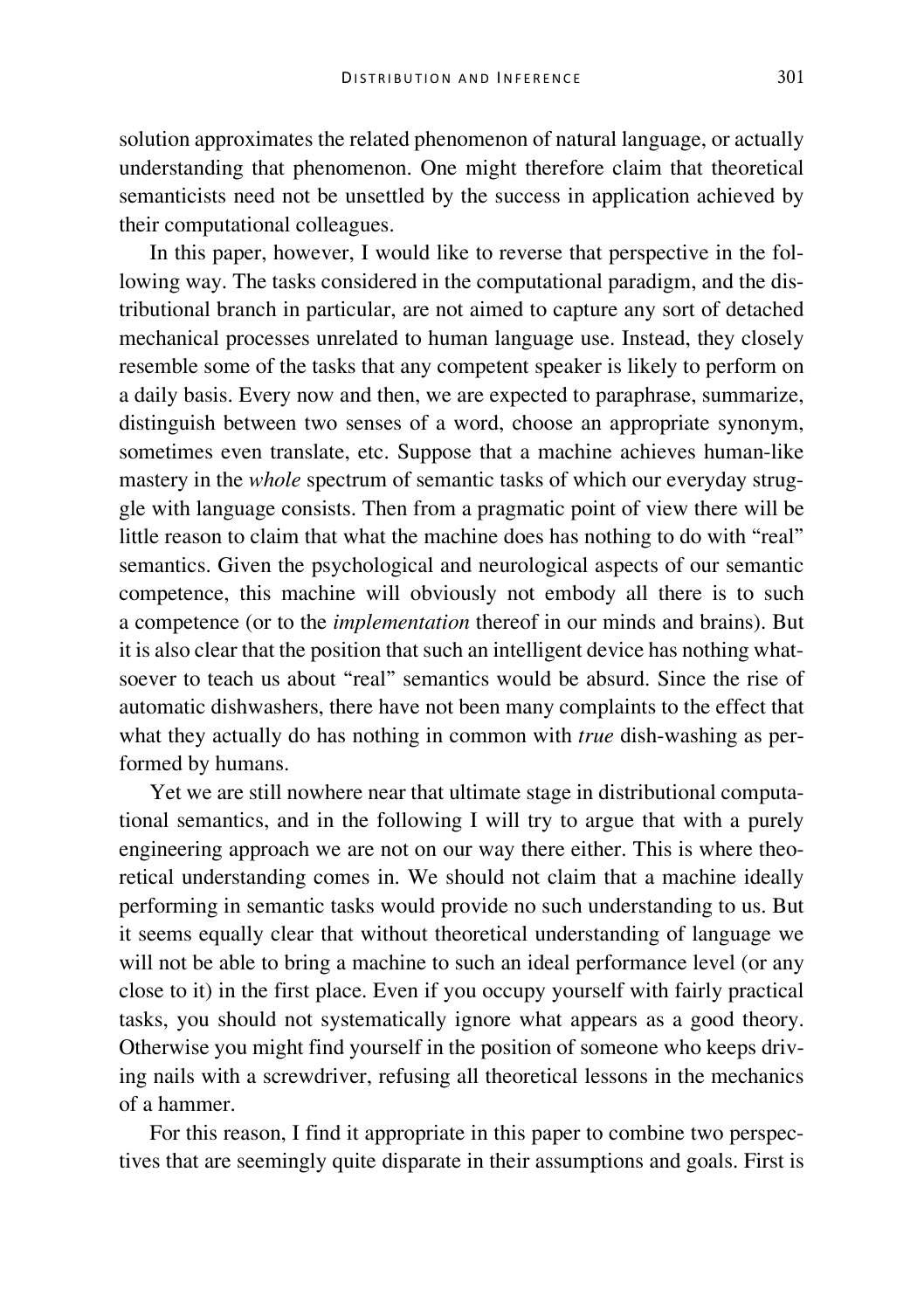that of distributional semantics, as a very fruitful—although by no means exclusive—branch of computational semantics. Second is that of inferentialism, as a position in the philosophy of semantics. Interbreeding two remote perspectives, the paper of course runs the risk of not being digestible for either party. But I think that both approaches to natural language meaning can be mutually enhanced as to their *own* respective goals: success in semantic applications on one hand, understanding of meaning in language (and crucially, *validation* of such understanding) on the other. My hope is that the reader, having successfully navigated between the computational Scylla and the philosophical Charybdis, will be in a position to judge whether this claim is a correct one.

The paper is further structured as follows. In section 2, the stage is set by characterizing distributional semantics as to its basic ideas, methods, results and their broader significance. Further, some recent ideas regarding the possible enrichment of distributional semantics with semantic composition are discussed. (Except for the second part of 2.3, which is more critical in character, the whole section 2 is meant to be fairly consensual, and a reader who is familiar with distributional semantics and its recent development should feel free to just scan through it.) In section 3, I reflect on the theoretical status of distributional semantics, more specifically the question of the relation between distribution and meaning. I argue in favor of a weak, rather than strong, reading of the distributional hypothesis. In section 4, I return to the performance of distributional semantics from a more critical angle. With the observations made, I try to support the position that there is a serious gap between distribution and meaning, and I draw some consequences for the project of compositional distributional semantics. Finally, in section 5, I work towards presenting the inferentialist approach to semantics as a positive and viable alternative to the strong version of distributionalism.

# **2. Distributional semantics**

# *2.1. Distributional semantic models*

In this section, I outline the most important features of the distributional program in computational semantics. Note that this is just a very basic sketch. A much more thorough picture of the framework, its origins, assumptions, methods, goals and results can be found in works such as Lenci (2008), Turney and Pantel (2010), or Erk (2012).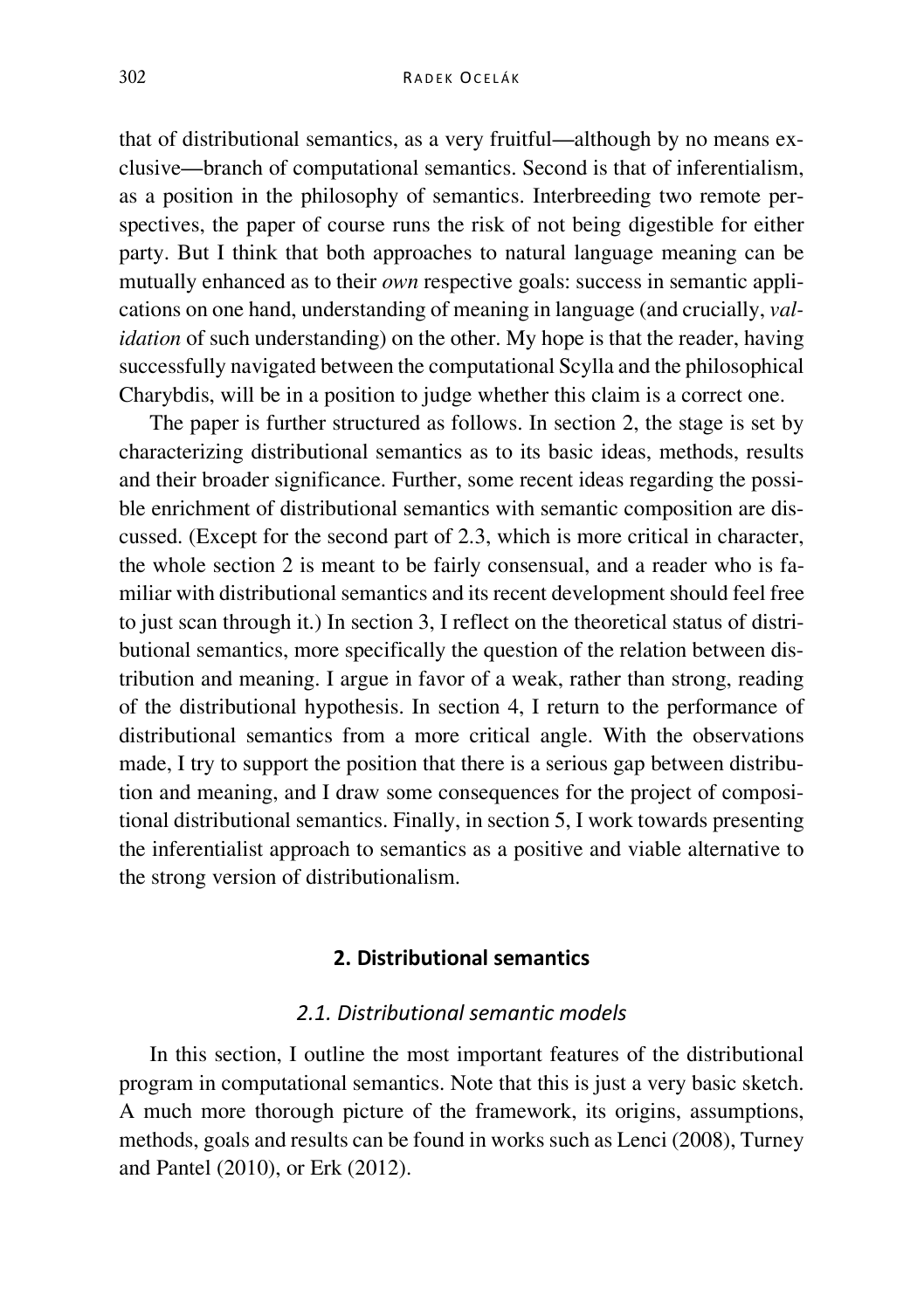|          | hair | run |
|----------|------|-----|
| $\log$   | 6    |     |
| cat      | 8    | 6   |
| tortoise | 0    | 2   |
| comb     | 5    | וו  |

Let me start the presentation with a toy example. Assume that the following table expresses how often each of the target words *dog*, *cat*, *tortoise*, *comb* occurred in the proximity of the words *hair* and *run* in a toy corpus.

Each row of the table determines a vector in a two-dimensional space, where each dimension corresponds to one of the context words; so, e.g., the vector for *cat* begins in the point [0,0] and ends in [8,6].

The distributional hypothesis generally states that the meaning of a word can be approximated by its pattern of occurrence in various contexts. Now, since the vector of each of the four target words is defined to (partly) capture just such a distributional pattern, we may decide to treat it as a *semantic representation* of the word in question. An important feature of vector semantic representations is that they are graded: a set of such representations is not merely a list of items (such as, for instance, the set of entries in a dictionary). We have a graded measure of similarity for any two of them: the angle formed by the two vectors in question, or more conveniently, the cosine of that angle. The smaller the angle (higher the cosine), the more semantic similarity we should expect between the words represented by these vectors. Thus in our toy example, at least some of the predictions will appear quite intuitive. (That is how the example is made up, of course.) *Cat* will come out as fairly similar in meaning to *dog*; *tortoise* not so much; *comb* will come out as particularly dissimilar from *tortoise*. One should note that no semantic information in any traditional sense went into these representations. All the table contains are (hypothetical but arguably plausible) co-occurrence counts of particular *words*.

There are literally dozens of reasons why the above does not constitute an adequate semantic analysis of the target words *dog*, *cat*, *tortoise*, and *comb*. However, a more interesting question is, which of the problems are—or can be—overcome by scaling the approach up with the available computing power, and by considering the many variants of the model that have been explored in distributional semantics up to now?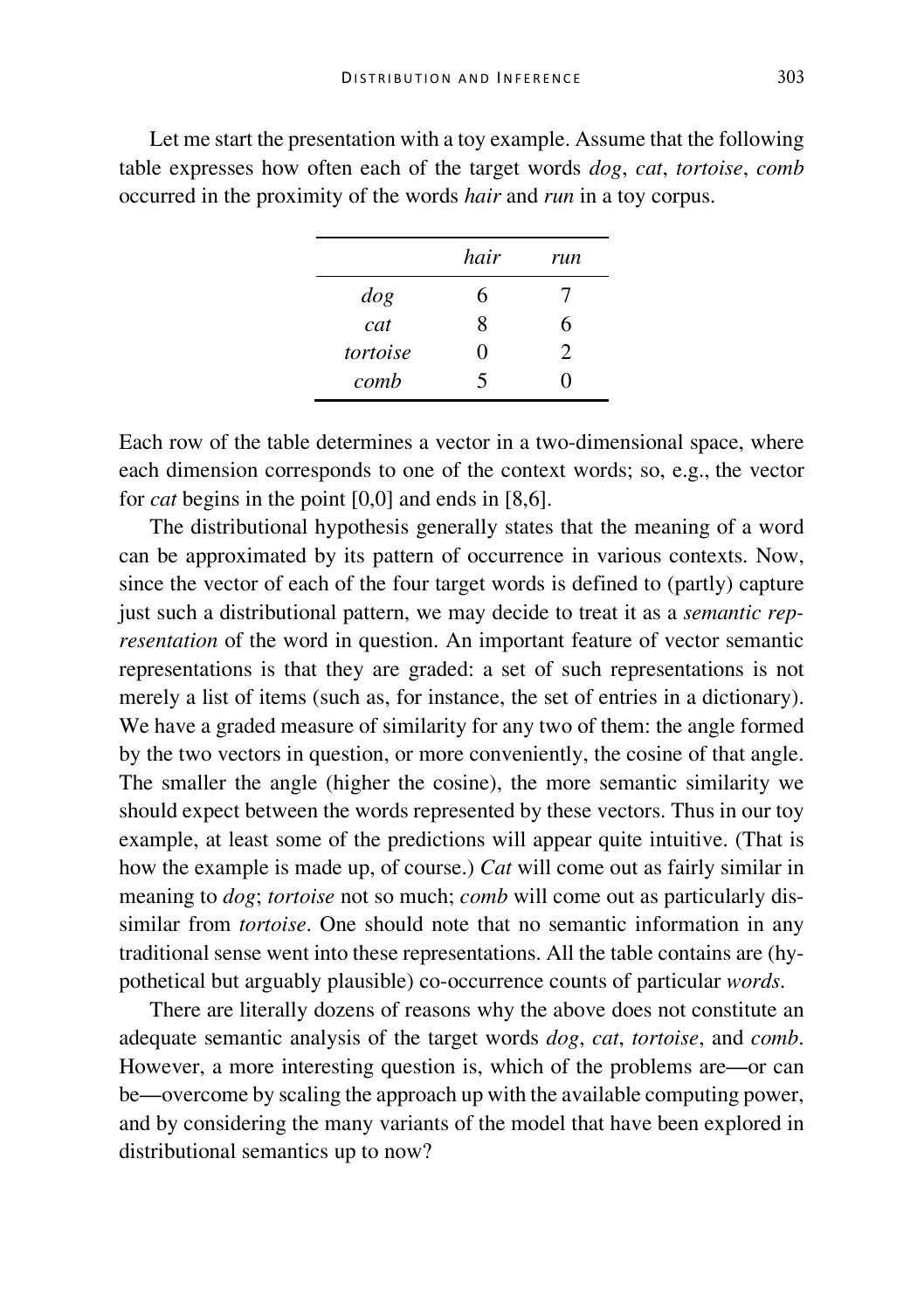It is just for the sake of illustration that the previous example works with a small number of vectors in a two-dimensional space constituted by two context words, reflecting co-occurrence counts in a very small (hypothetical) corpus. In fact, the simple mathematics employed is easily generalized to multidimensional spaces with an arbitrary number of context dimensions. Thus the state-of-the-art distributional semantic models typically contain vectors for many thousands target words, vectors that "live" in several hundreds of dimensions. (Usually these are secondary dimensions which are gained from the original dimensions, given by many thousands of context words, by means of dimensionality reduction techniques.) As has been mentioned already, it is nowadays possible to build the vectors based on the co-occurrence counts in corpora of several billion textual words. That is, current distributional semantic models try to approximate lexical meaning using amounts of distributional information that are utterly incomparable to the toy example above.

Further, there are many alternatives to using the raw word co-occurrence counts as the basis of semantic representation. Some sort of automatic reweighting of these counts is usual, or even necessary, so as to ensure that the more informative co-occurrences (such as that between *dog* and *bark*) will count more than those which are frequent but rather uninformative (e.g., *dog* and *the*). Also the notion of occurrence in a context can be made precise in various ways. Sometimes, it is defined as occurrence within a textual "window" of *n* word positions to the left and to the right from a particular token of the context word. Another option is to look for *any* co-occurrences within a single web-based document. It is possible to define the occurrence contexts in terms of lemmas<sup>[1](#page-5-0)</sup> rather than plain word forms; or we can define the contexts with the use of syntactic characteristics (such as *dog* in the syntactic function of a direct object). The last two options depend on there being a method of automatic lemmatization or syntactic parsing applicable in the whole extent of the primary corpus, which is supposed to be as large as possible.

In theory (much less in practice, so far), *extralinguistic* contexts are considered as well. The fact that current models almost exclusively work with *textual* distribution seems to be a matter of contingent limitations rather than of

<span id="page-5-0"></span> <sup>1</sup> Lemma is a representative form standing for the plurality of forms a lexical item can take, such as *bark* for *bark*, *barks*, *barked*, *barking.*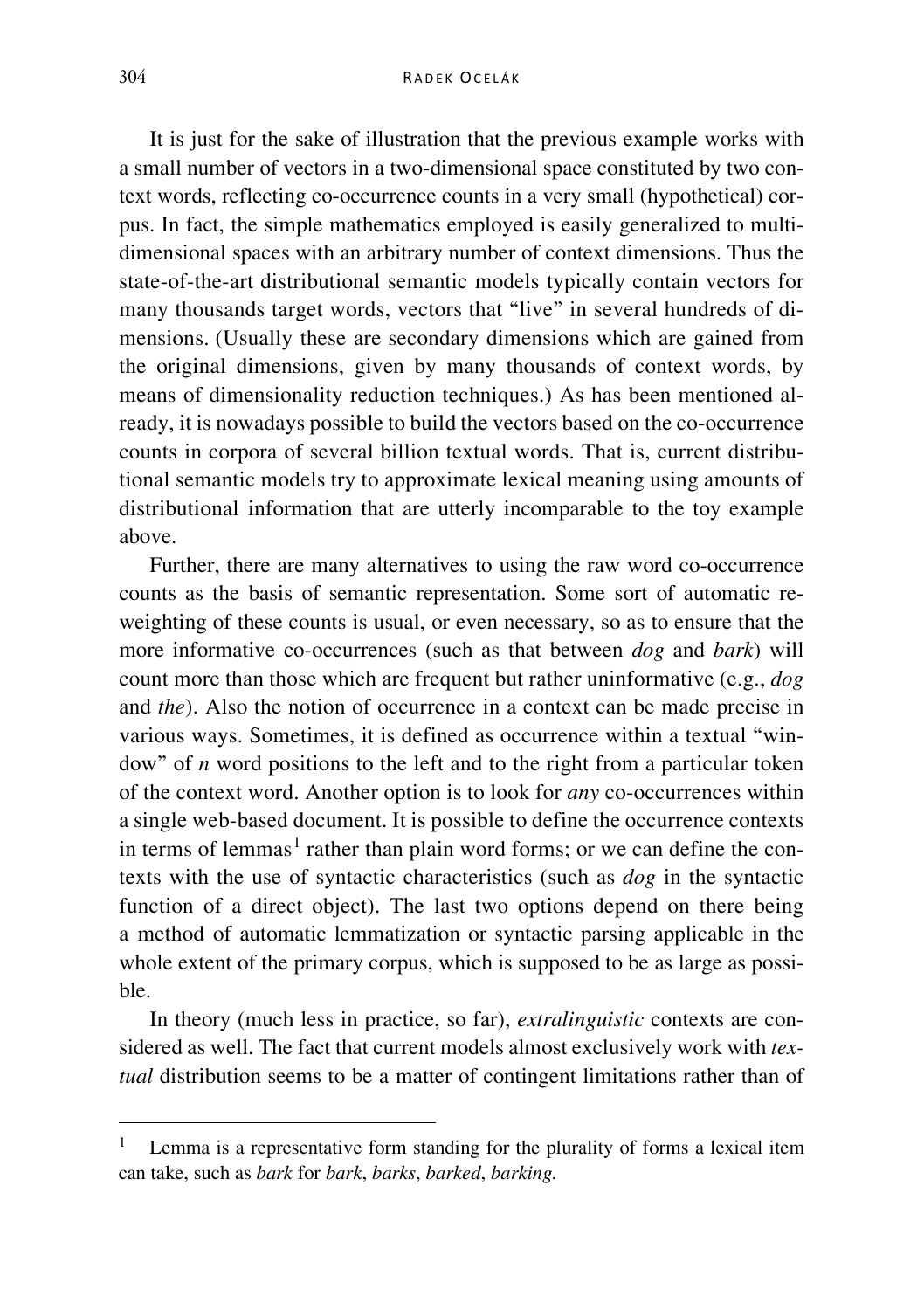a theoretical commitment (cf. Lenci 2008, 10). Apparently, distributionalists are prepared to include as contexts whatever is technically manageable in a sufficiently large scale. For instance, some models derive their sets of contexts from large databases of labeled images. That seems important for the philosophical assessment of the program, for in this, distributionalism arguably diverges from the narrow, intralinguistic distributional analysis once practiced by the American linguistic descriptivism.[2](#page-6-0) At the same time, it comes closer to the use-theoretic view of meaning originating from later Wittgenstein. After all, the hypothesis that the meaning of an expression is a matter of *where* it is used differs from the famous Wittgensteinian dictum solely by replacing *how* with *where*. That seems to open some room for a use-theoretic reappraisal of the distributional program, attempted in section  $5<sup>3</sup>$  $5<sup>3</sup>$  $5<sup>3</sup>$ 

<span id="page-6-0"></span><sup>&</sup>lt;sup>2</sup> Zellig Harris, the main descriptivist figure, is seen as a precursor of distributional semantics by Lenci (2008, 3ff.).

<span id="page-6-1"></span><sup>&</sup>lt;sup>3</sup> It should be noted, finally, that there is also what Baroni et al.  $(2014a)$  call a new generation of distributional semantic models, represented notably by Mikolov et al. (2013). They are models that grew in the natural language processing field and the now dramatically developing area of neural network research, quite independently of the distributional tradition outlined above, which has more connections to theoretical linguistics. These models, referred to as *neural network language models* or *context-predicting models*, also semantically represent words with vectors in a multidimensional space. Instead of counting co-occurrences and applying heuristic transformations, however, the vectors are estimated by means of automatic learning, optimizing the success in the prediction of missing words in a known context. The evaluation by Baroni et al. (2014a) indicates, to the authors' own surprise, that these models perform consistently better than the traditional distributional models. In the following, context-predicting models are not systematically addressed. While I originally thought most of the critical considerations in this paper would apply to these models as well, Tomáš Musil (personal communication) pointed out to me an important difference which might prevent this from being the case. Namely, in context predicting models, the change in the semantic representation of an expression permeates further into the system by bearing on the representations of other expressions. That is not true in the traditional distributional models, where an expression's semantic representation is given by its co-occurence with other expressions but not by the representations of those expressions (which are, again, defined in terms of their own co-occurences).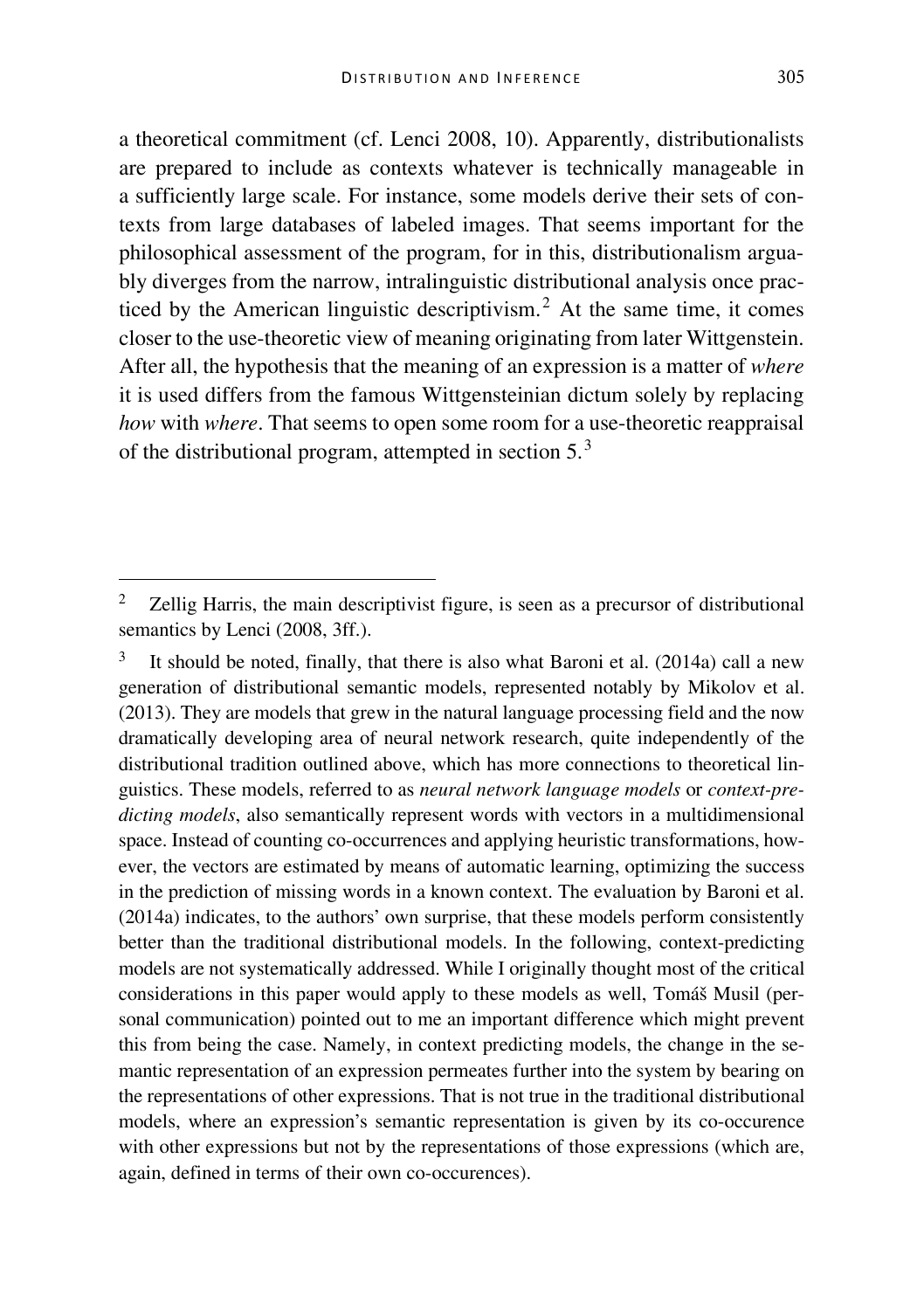# *2.2. The performance of distributional models*

The previous technical characterization of distributional semantic models might appear omissible from the standpoint of some philosophical preconceptions about meaning which we may hold. But it is useful to see some details of the techniques that achieve as much in practical terms as distributional semantic models do. These models have been applied, with non-negligible success, to a variety of semantic tasks. From the theoretical perspective, many of these tasks are, in some form, part and parcel of our everyday operating with language. From the perspective of computational linguistics, methods successful in dealing with the tasks are likely to contribute to final language processing applications such as machine translation or question answering systems.

For instance, the performance of distributional models on the task of synonym detection is rather impressive, at least at first glance. The well-known TOEFL test consists of 80 multiple-choice questions where the subject is asked to pick one synonym for the target word out of four candidates (e.g., to choose the synonym *imposed* for the target *levied* from the candidate set *believed*, *imposed*, *correlated*, *requested*). In this test, the most successful distributional models, relying exclusively on the similarity of the vector representations of the words in question, are able to match in performance and even outperform the average college-educated native speaker of English (cf. Landauer and Dumais 1997; Baroni and Lenci 2010; Baroni et al. 2014a). Other tasks in which distributional models enjoy highly non-trivial success include, among others, prediction of human judgments of semantic similarity and relatedness, categorization of concepts into natural categories, detection of relational analogies (such as, *brother* is to *sister* as *grandson* is to *granddaughter*), even prediction of the psycholinguistic effect of semantic priming; (see, e.g., Erk 2016; Baroni and Lenci 2010; Baroni et al. 2014a; Baroni et al. 2014b; and their references.)

This is not to say that the current distributional models are able to solve all the semantic tasks that an average human speaker can, and with comparable accuracy. In fact, there is much that they *cannot* do in any satisfactory manner. (I will go into some detail in section 4.) But it is very much worth attention that they achieve relative success, and even approximate human performance, in *some*—undeniably semantic—tasks. This is especially manifest in comparison with the situation in formal semantics. In that field, there exists very little transparent evaluation in terms of what the proposed models can actually *do*,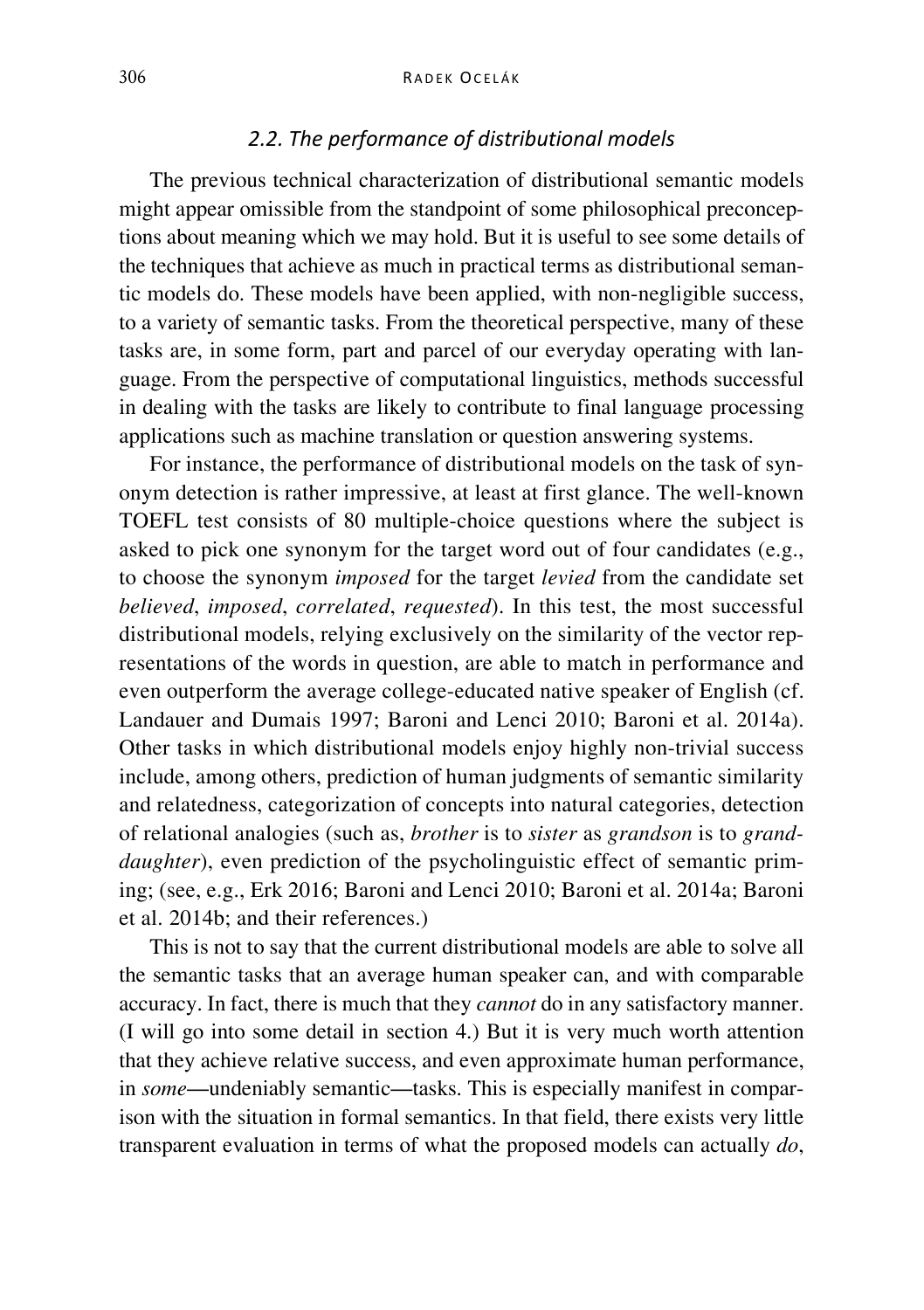which can be probably linked to the fact that they cannot do much in practical terms. (That seems to be agreed upon by the critics and the outsiders as well as the insiders of formal semantics, even if the other opinions regarding the value of formal semantic work differ; cf. Maddirala 2014.) By contrast, in computational semantics a lot of attention is traditionally paid to evaluation against independent data, and a substantial part of work goes into devising new evaluation methods, sets of testing data, etc.

Another difference from the more theoretical approaches to semantics, which is however closely related to the previous, is that distributional models require little [4](#page-8-0) or no human "supervision", little or no semantic information brought in manually by semantically competent humans. They can thus be automatically trained for tens of thousands of target and context words on huge amounts of actual language data. This is not the case with formal semantic representations, which are typically crafted manually, as if one by one, by a semanticist, based on a small sample of actual language instances. (Here, I gloss over the fact that formal semantics hardly ever deals with problems of lexical meaning, whereas distributional semantics is, to a large extent, lexical semantics.) This is clearly an important part of the relative practical success of distributional semantics: with the limited descriptive capacities of individual humans, it is hard, or extremely expensive, to cover the vastness of human language use.

One more fact can be noted in favor of distributional vectors as genuine semantic representations in some sense, rather than as mere *ad hoc* engineering constructions. Although different parameter settings are often optimal for capturing different aspects of lexical meaning, one and the same distributional model can be used, with moderate success, for a plurality of purposes or semantic tasks. This thought is elaborated, e.g., in Baroni and Lenci (2010).

# *2.3. Composition in distributional semantics*

An obvious drawback of the distributional approach to semantics as presented so far is the limitation to lexical meaning, or, in the best case, to the meaning of short and common phrases (such as *fall apart* or *kick the bucket*). Larger phrases and whole sentences will generally not occur in an arbitrarily

<span id="page-8-0"></span>Baroni et al. (2014a, 1): "Occasionally, some kind of indirect supervision is used: Several parameter settings are tried, and the best setting is chosen based on performance on a semantic task that has been selected for tuning."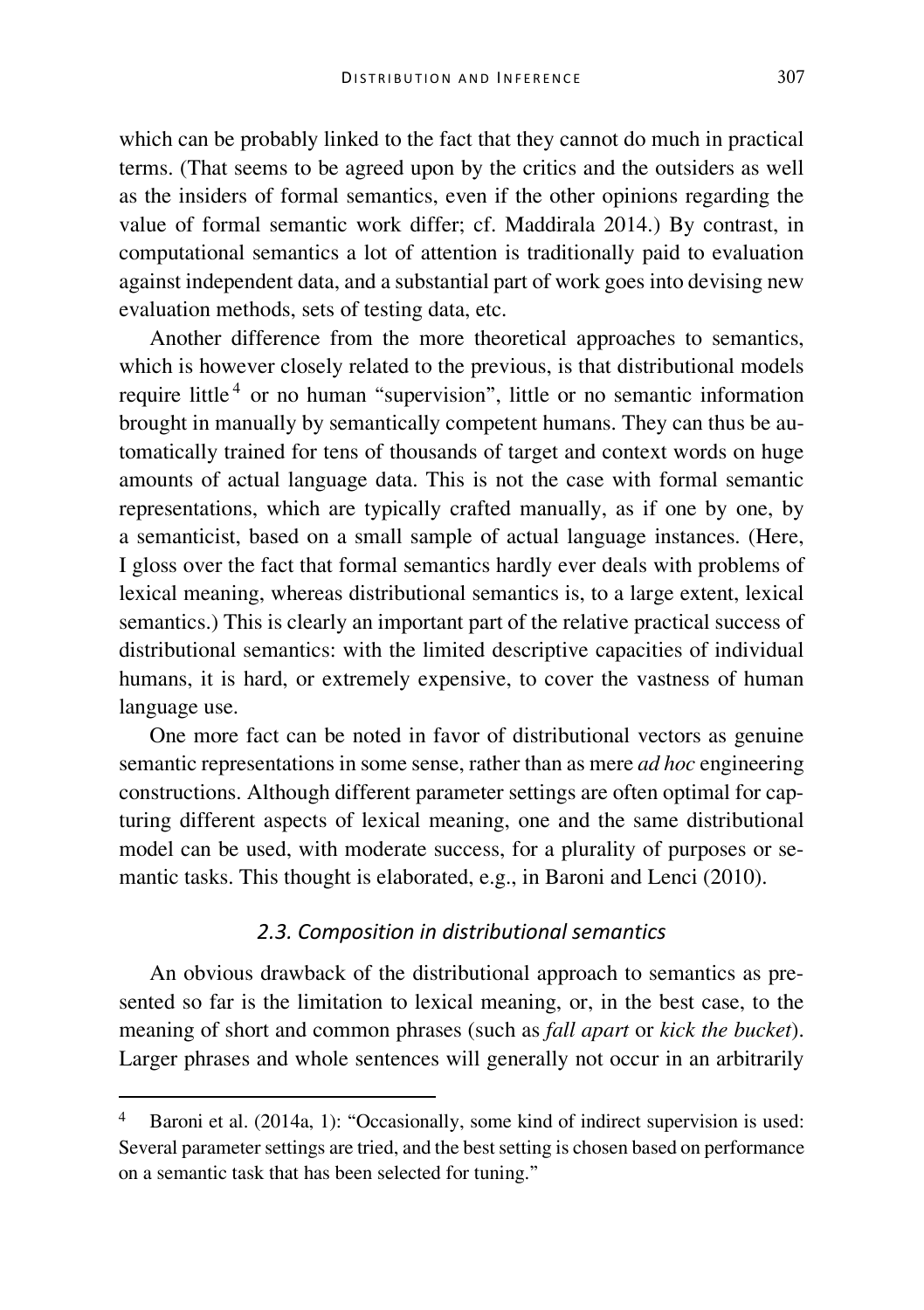large corpus with a frequency that could make the distributional information any informative in the semantic respect. (On the level of phrases and sentences, the number both of possible target vectors and of possible context dimensions grows tremendously, as presumably does the number of semantic distinctions that must be made. But there are not more tokens of phrases or sentences in a corpus than there are tokens of words, so the distributional information in the table of co-occurrence counts will be extremely sparse.) And indeed, semantic composition has recently been a hot topic in distributional semantics.

The question is: Can you combine the vector representations of particular words in a phrase (such as *black dog*) so as to obtain a useful semantic representation of that phrase, without having to rely on the distributional properties of the phrase as a whole? The most rudimentary attempts in this respect involve some very basic mathematical operations with the vectors, the resulting "phrasal" vector being obtained by simple addition or multiplication of the basic vectors. Some sort of linear weighting is possible, e.g., in order to stress the semantic role of nouns as compared to adjectives (Mitchell and Lapata 2010). These all are clearly very *ad hoc* solutions, with hardly any motivation other than mathematical simplicity.

A more ambitious program in compositional distributional semantics is formulated by Baroni et al. (2014b). Here, the idea of meaning composition as functional application, a fundamental notion from formal (model-theoretic) semantics, is adopted. Some words, nouns in particular, are represented in the familiar fashion, with their basic distributional vectors. Other words, such as adjectives, are semantically conceived as functions turning vectors into vectors; thus e.g. the vector for *black dog* can be obtained by the application of the functional meaning of *black* to the basic vector of *dog*. Yet other words are conceived as binary functions, etc., roughly in correspondence with the matching between grammatical categories and semantic types in Montague grammar (see e.g. Gamut 1991).

Despite the inspiration, this approach to semantic composition also differs from the formal semantic treatment in some important respects. First, unlike in formal semantics, the lexical functions are given concretely and informatively, not only defined as to their type and otherwise left unspecified (or specified just informally using disquotation, such as, "black" refers to the function that assigns truth value 1 to all black objects and only them). Namely, they are estimated based on the short phrases that still occur in the corpus often enough for their distributional representation to be semantically informative.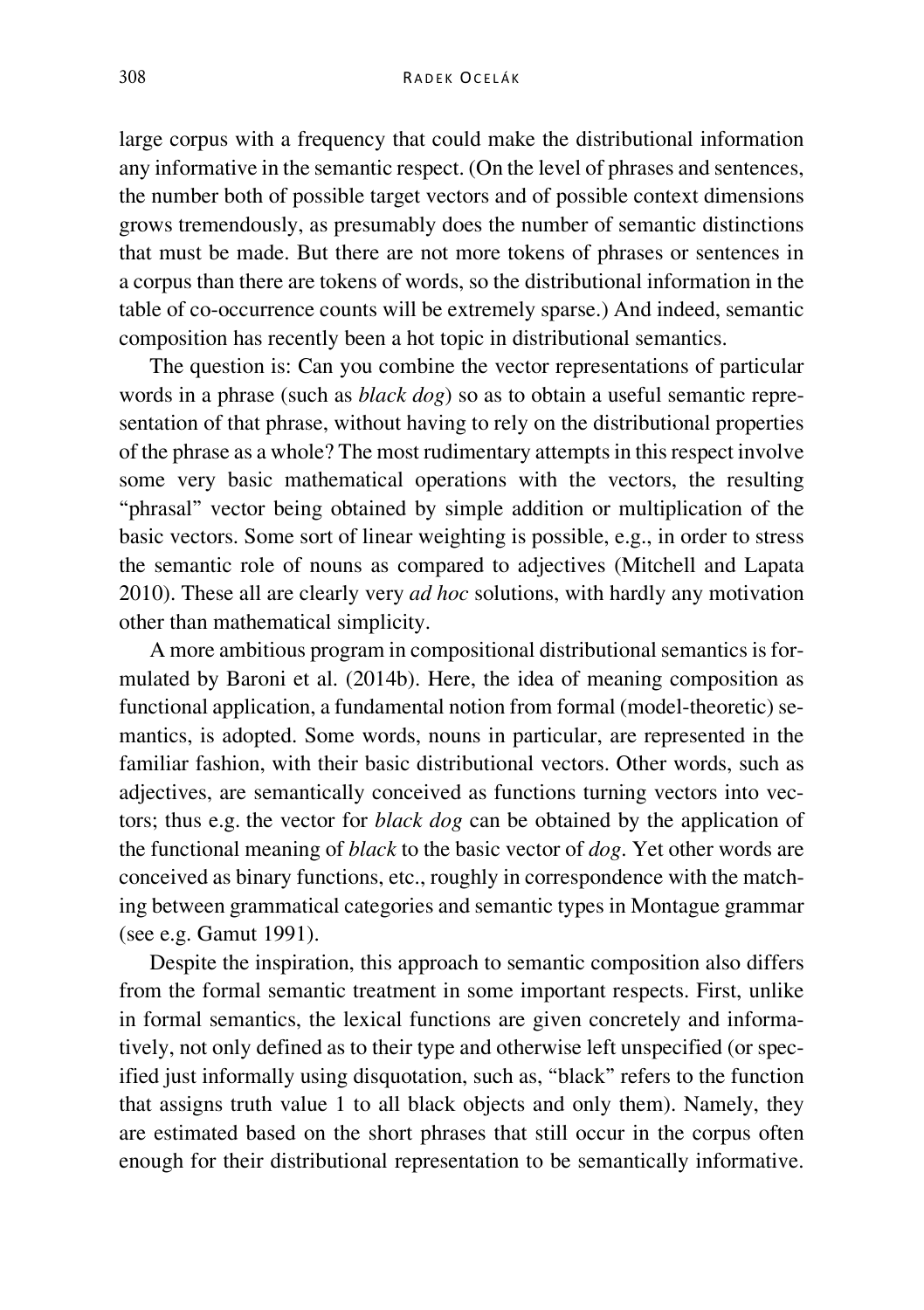Basically, the functional representation of *black* is automatically estimated based on how the distributional vector of *black dog* differs from that of *dog*, that of *black book* from that of *book*, etc. [5](#page-10-0) Once it is learned in this way, it can be used to derive the representations of longer phrases for which representation by the basic distributional vector cannot be assumed.

Second, the correspondence to the Montagovian matching between grammatical categories and semantic types is only partial, as attested by the treatment of common nouns such as *dog* (cf. Baroni et al. 2014b, 59). In formal semantics, common nouns, just like intransitive verbs or adjectives, are standardly conceived as logical predicates; that is, words with a functional meaning. The reason why Baroni and colleagues do not preserve this choice, in which the semantic types of nouns, adjectives and intransitive verbs are unified, $6$  is clearly pragmatic. Representing common nouns with basic distributional vectors works remarkably well, and it would be unwise to force the distributionalist program into the scheme of formal semantics, a discipline whose outcomes are not nearly as efficient in practical terms.

But then, why should we bother incorporating *any* of the formal semantic tenets into the distributionalist program? It makes sense if we believe that formal semantics provides a good theory of semantic composition nevertheless. In any case, this is in accordance with how formal semanticists themselves tend to present the discipline (facing the lack of practical applications), and Baroni et al. (2014b) seem to share that belief. I do not, and I think there are serious reasons to believe the contrary. In Ocelák (manuscript), I attempt to elaborate these. Just briefly, my argument regarding formal semantics is that the lack of interest in lexical meaning, combined with the lack of empirical evaluation of the proposed semantic formulas, leads to the construction of chimerical compositional structures whose "adequacy" is a purely formal matter.

<span id="page-10-0"></span> <sup>5</sup> That is, the semantic representation of short phrases like *black dog* can be, in principle, either obtained by composing the representations of their parts, or specified directly as their basic distributional vectors. Given the method of estimating the functional representations, the outcome will typically be different in these two cases. The choice between the two options is upon the theorist. There is however also an argument for keeping both, pointing out the difference between the compositional and the idiomatic reading of, e.g., *kick the bucket* (Baroni et al. 2014b, 7).

<span id="page-10-1"></span>That, in any case, is an option much more intuitive to logicians than to linguists.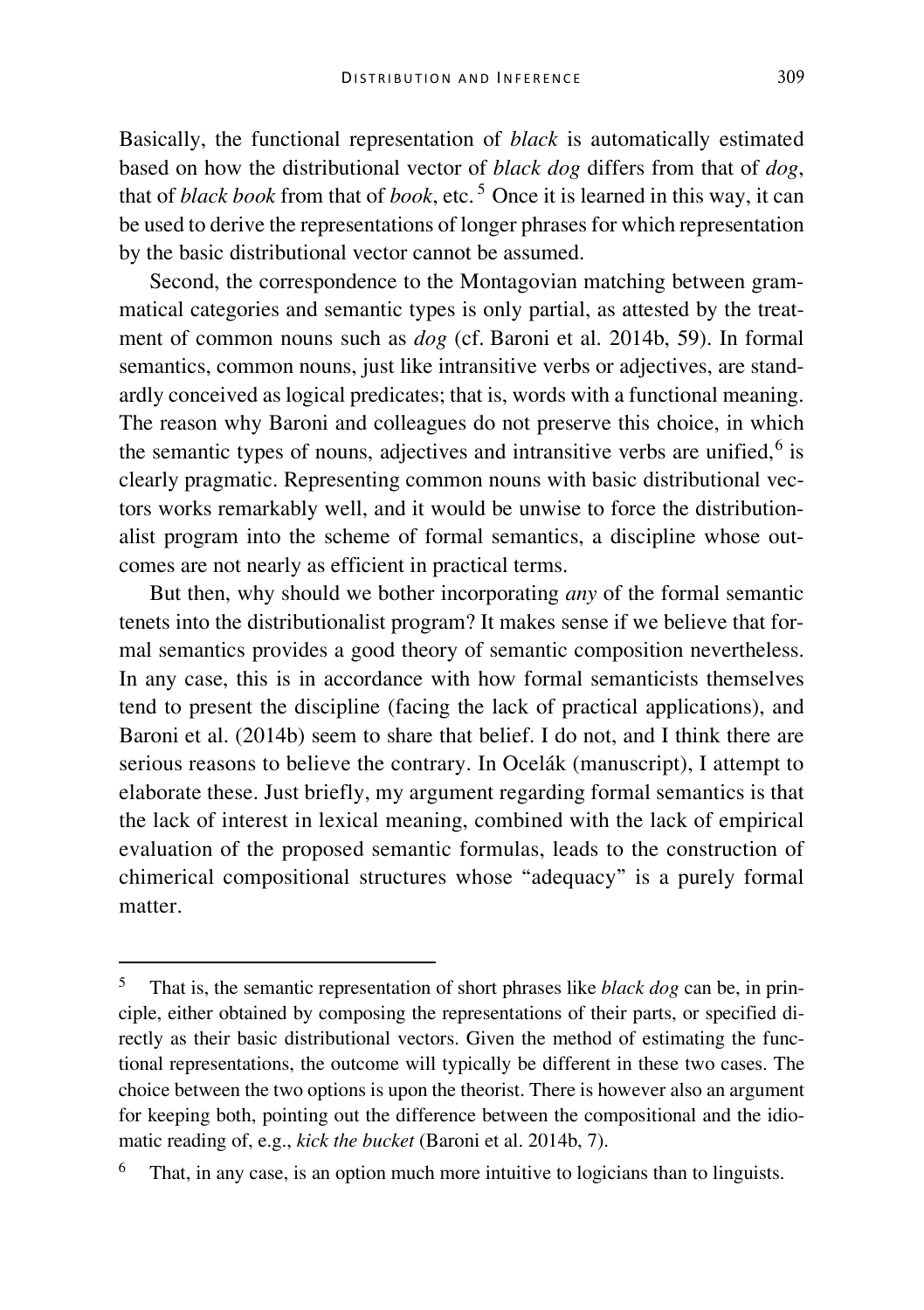For instance, the quantifier *all men* is in the most basic (extensional) case translated as  $\lambda X \forall x (Man(x) \rightarrow X(x))$ , which is supposed to be interpreted with a function that assigns truth values to functions from individuals to truth values (that is, to logical predicates). This function, however, is never given in full. It is only informally specified as *that function which* assigns the *appropriate* values to all relevant predicates (such as, 1 to *mortal* and 0 to *dark-haired*: for all men are mortal but not all of them are dark-haired). But that actually amounts to little more than saying that the meaning of a part is *whatever gives the right meaning* for the whole when applied to what we regard as the meaning of another part. It is then hard to see where such a quasi-analysis could possibly go wrong. At the same time, this can be found in the core of most formal semantic analyses. I therefore suspect that the existing body of work in compositional, lambda-phrased formal semantics can largely be seen as aprioristic elaboration of the Fregean idea of functional application. Whether the resulting theory of semantic composition is any good in empirical terms is highly questionable.

It moreover seems to me as a sort of wishful thinking to suggest that distributional and formal (or "denotational") semantics cover "complementary aspects of meaning" (Baroni 2014, 24; cf. also Erk 2016). The authors support this suggestion with the observation (in itself right) of the different focus in both approaches: generic knowledge in the former, episodic knowledge in the latter (Baroni 2014b, 22ff.). But at the same time, these approaches have been often pronounced complementary in dealing with the *lexical* and the *compositional* (or structural) aspects of meaning, respectively. How are these two divisions of labor supposed to square with one another? Surely, the distinction of the lexical and the compositional does not run parallel to that of the generic and the episodic. Lexical semantic competence, for instance, has both generic and episodic aspects to it. Thus the position that distributional semantics aims at the lexical *and* the generic, whereas formal semantics aims at the structural *and* the episodic, *and yet* they fully complement each other in the examination of language meaning seems problematic, even incoherent. For me, that as well constitutes a reason for being suspicious about the proposed boosting of distributional semantics with Fregean compositionality.

Altogether, I suggest we drop the assumption that formal semantics is a successful program in a domain that is complementary to the core domain of distributional semantics. And clearly, that would reduce the alleged need of encompassing both approaches in one framework.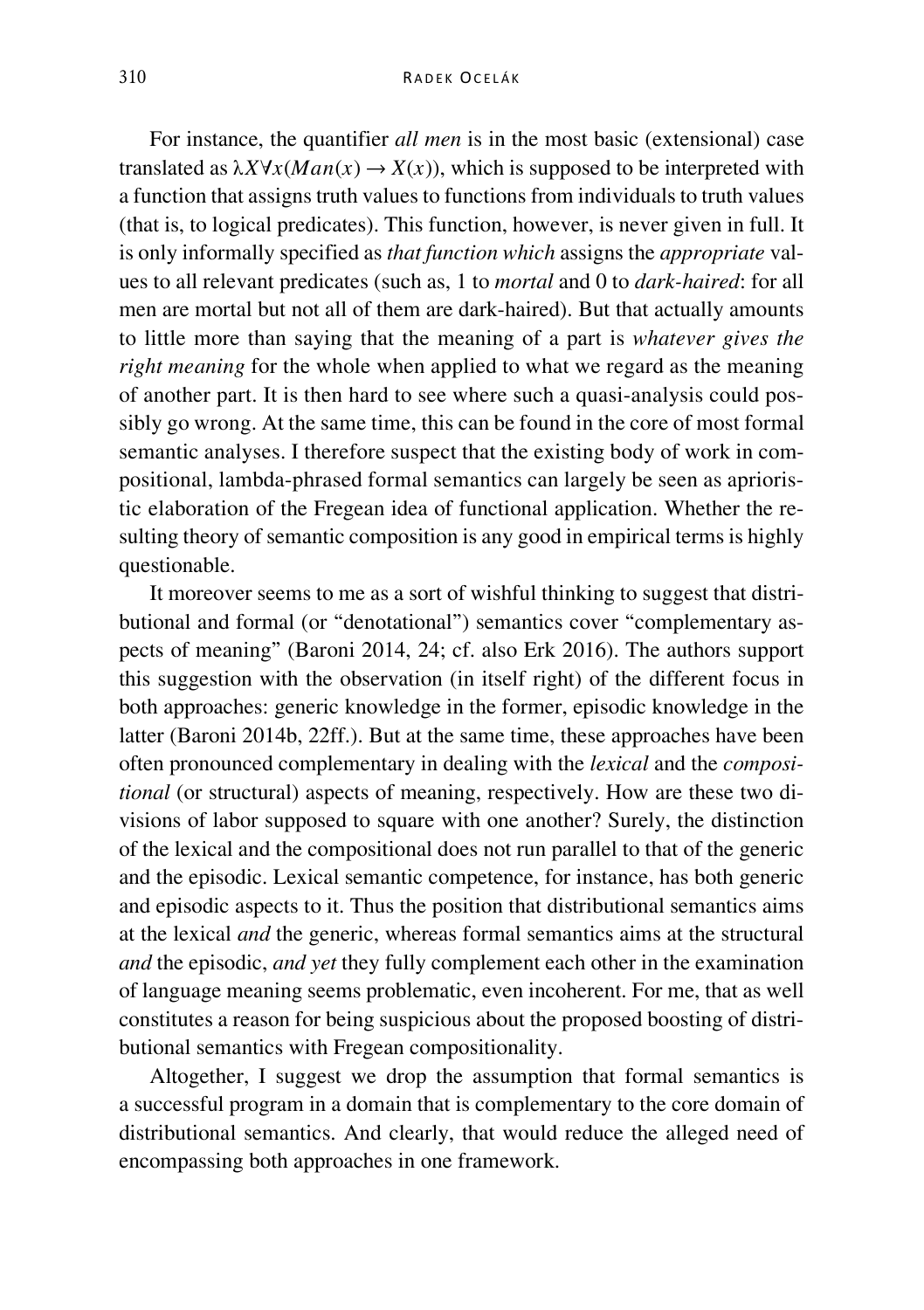As to distributional semantics alone, I have so far presented the framework in a more or less uncontroversial way, basically describing what people have done in the field. At this point, the very idea of enriching distributionalism with semantic composition invites a more philosophical discussion of the approach: an inspection of what it is that has been done, and what hopes we can (or cannot) derive from that.

#### **3. What is distributional semantics, really?**

Despite the general orientation on the performance in semantic tasks, the literature also contains explicit concerns about the philosophical interpretation of the distributionalist framework. In particular, people have made a distinction between a weak and a strong reading of the distributional hypothesis (see Lenci 2008, 14ff.; cf. also Baroni et al. 2014b, 20ff.).

Roughly speaking, distribution in the weak reading *reflects* the meaning of words (and perhaps also of some larger expressions), but does not *constitute* it. Words are generally used in accordance with what they mean (thus *dog* often appears in the context of *bark*, *bone*, *leash*, much less in the context of *fuel* or *oligarchy*). That makes distribution (which can be captured mechanically and efficiently) a useful guide in the exploration of meaning (which cannot), without however making it into a court of appeal as regards semantics. This conception leaves room for divergences of meaning and distribution, since it assumes that distribution is shaped also by factors other than meaning.

In the strong reading, distributionalism amounts to a cognitive hypothesis about the character of our semantic knowledge, or some parts of it. Here, vector space representations acquire the more binding character of cognitive or mental representations, rather than mere theoretical instruments. Sure, there is little reason to believe that the vectors we actually draw from a particular corpus, with a particular choice of target expressions, context dimensions, weighting techniques etc., capture the knowledge of any particular speaker very precisely. Thus distribution, at least as observable practically and in a large scale, can still somewhat diverge from meaning. But something like computing vectors based on the input and using them is (a part of) what is going on in our minds/brains when we acquire and use semantic knowledge or so the thesis goes.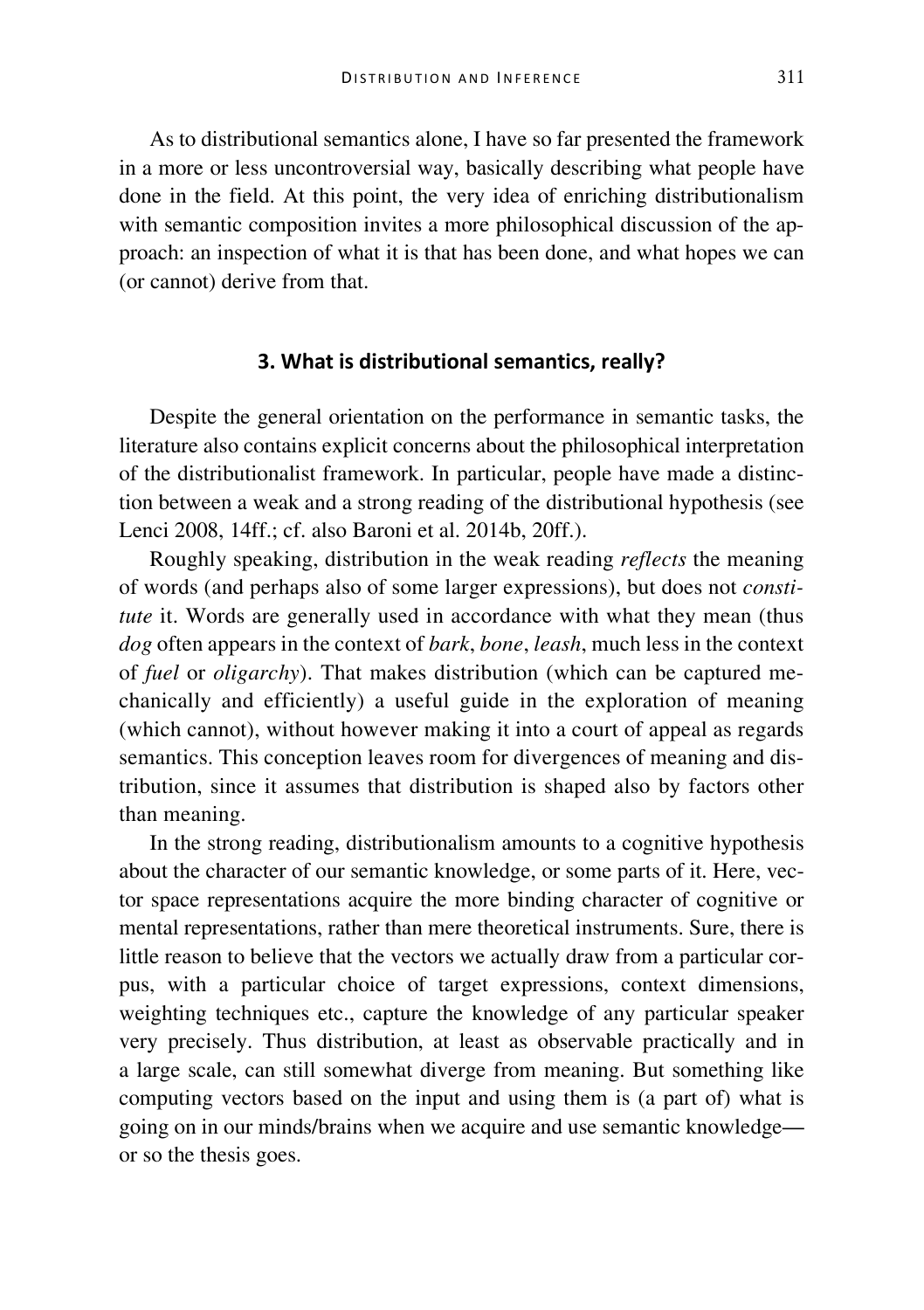Baroni et al. (2014b), in their attempt to inject distributional semantics with compositionality, go for the strong reading of the distributional hypothesis. In opposition to them, I would like to defend the weak version of distributionalism here. By philosophical means, it is hard to disprove a cognitive hypothesis directly, stating facts by which it is contradicted. But I believe distributionalism can be presented in a way which will simply make the strong hypothesis not appear worth too much consideration.<sup>[7](#page-13-0)</sup>

To me, it seems rather obvious that distribution is merely a reflection of semantics, and a substantially imperfect one. Apart from meaning, there are other important factors bearing on how words are put to use in a text; that is to say, factors that are also reflected in distribution. What the world is like is one of such factors. What we prefer to communicate about is another. (All these factors are interrelated and there are borderline phenomena: indeed much of the 20th century philosophy of language can be viewed as a struggle with the idea that they can be neatly separated and subsequently interlinked in a controlled fashion. But there are all sorts of clear cases which justify making the distinction nonetheless.)

Years ago, there was a fierce war in Bosnia, which made *Bosnia* co-occur with *war*, *tank* and *suffering* particularly often. Later, the situation stabilized, but people kept talking and writing about the past war. Yet neither of these periods added to the meaning of *Bosnia* a substantial something that we do not find in the meaning of *Switzerland*; neither made *Bosnia* markedly more related in meaning, e.g., to *war* than *Switzerland* is. I do not deny that many semantic changes do indeed proceed this way. But it is crucial to note that a semantic change is incomparably *slower* than the change in distribution to which it is linked. First, a massive change in distribution seems to be followed by hardly anything in the semantic respect. Slowly, something we call *connotation* may arise. It is only much later that a full-fledged semantic change can sometimes be recognized. Over past two centuries, *Waterloo* may have evolved into a synonym of *utter loss*, but very little of that change seems to have taken place in the first days or years after the co-occurrences of *Waterloo* in speech or writing rapidly changed in 1815. I believe this issue is overlooked

<span id="page-13-0"></span> <sup>7</sup> That, incidentally, is a philosophical method of later Ludwig Wittgenstein, whom Lenci (2008) or Baroni et al. (2014b) mention among the historical sources of the distributionalist thinking.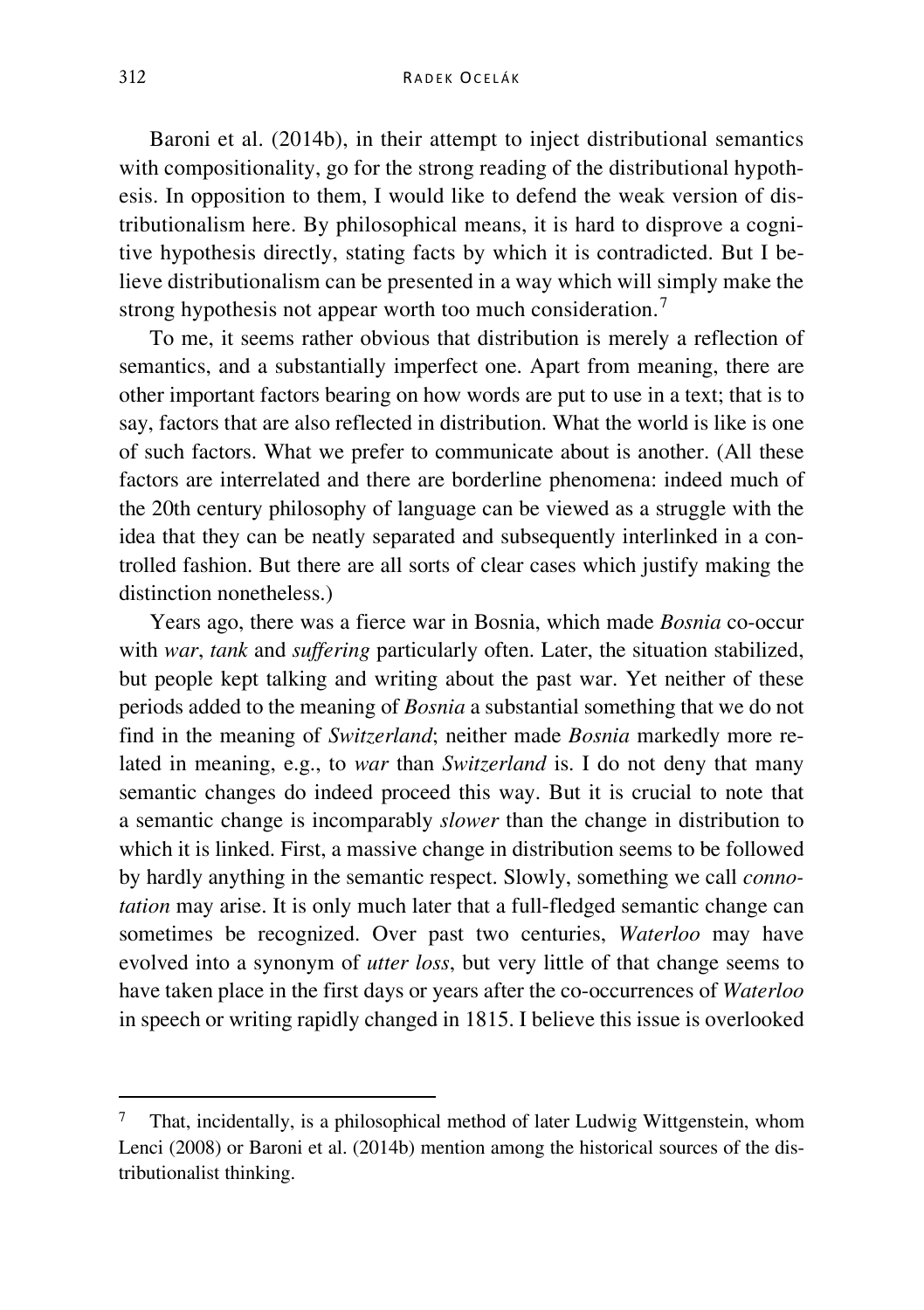when meanings are equated with distributional patterns, as seems to be more or less the case with the strong version of distributionalism.

Now, one can object that this, rather than being an objection to the strong reading of the distributional hypothesis, simply expresses a conservative view of meaning to which strong distributionalism provides a fresh alternative. Let me leave it at that for the moment: I hope to justify this conservatism later when a more positive program is finally outlined.

Provided that distribution is shaped also by factors other than meaning, its utility in the exploration of semantics may still be considerable, but is limited on principle. Consider an analogy: The ripples on Loch Ness may give us a clue about where underwater Nessie is at the moment. Yet the evidence is imperfect, since rippling is, besides the timid monster, also caused by the wind, by other creatures in the lake, etc. It would certainly be naive to insist that our methods of counting and measuring the ripples, and they alone, should make Nessie perfectly traceable, let alone to insist that the pattern of rippling is in some sense *identical* with her. To be sure, Nessie *can* be traced perfectly based on that pattern, but for that we would need to know the other factors and subtract their effects. By contrast, distributional semantics does *not* attempt to study the impact of factors other than semantics on distribution, and therefore is not in a position to subtract that impact.

# **4. Performance, nature and composition of distributional representations (again)**

In section 2.2., I emphasized what distributional models are capable of doing in practical terms, in order to contrast them with other, more theoretical approaches to linguistic semantics. At this point, it seems convenient to mention what they have as yet *failed* to achieve.

Lenci (2008, 19ff.) identifies three main issuess with distributional semantics: semantic composition, reference or grounding, and inference. Of these, the first is discussed separately in this paper, and the second can perhaps be laid aside as a matter of technical limitations (see the discussion of extralinguistic contexts in section 2.1.). But the third problem, accounting for inferences, deserves some attention.

Inference, or entailment, plays a central role in a number of semantic approaches, including formal semantics and the inferentialist view of meaning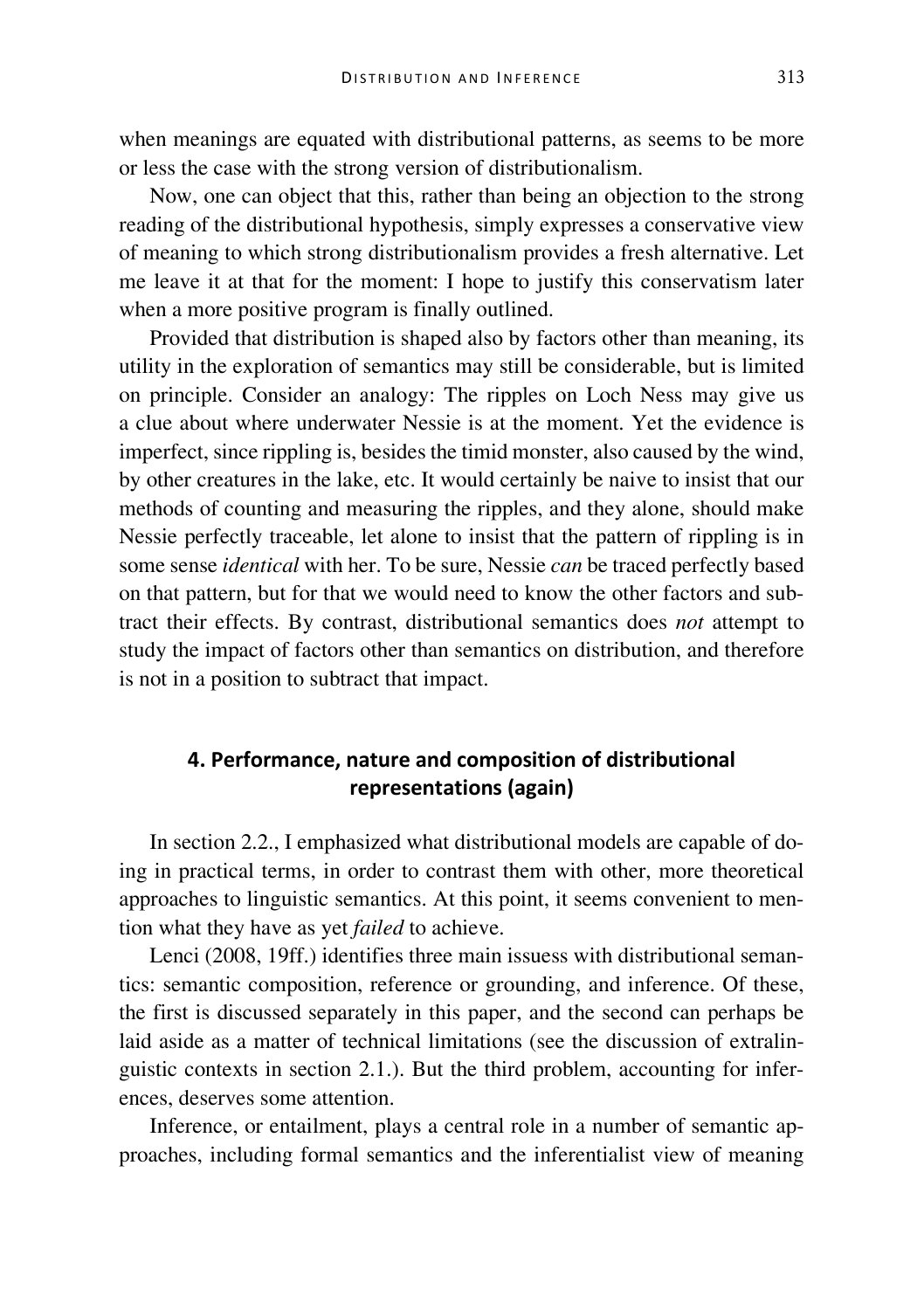which is to be outlined in the next section. Correct inference, in the simplest case, is a transition between two sentences or utterances that is in a specific (namely, the *semantic*) sense appropriate.

It might seem that lexical semantics, the primary domain of distributionalism, does not concern sentential meaning at all, and therefore that we cannot expect this branch of semantics to provide an account of inference. That is however not quite true: the lexical semantic relations which are traditionally a crucial interest of lexical semantics are characteristic by licensing particular classes of inferences. Knowing that A is a *synonym* of B, we know that (by way of example and under certain additional conditions) we can infer "this is a B" from "this is an A" and the other way round. The information that A is a *hyponym* of B allows us to draw the inference from "this is an A" to "this is a B", but not the other way round. If A is an *antonym*, *meronym*, *co-hyponym* of B, that again seems to license at least some specific inferences in each case. Note that the same does not hold for the broad semantic similarity, which is supposed to be the relation primarily captured by distributional models. The information that A is semantically *similar* to B is not sufficient to license particular inferences from sentences containing A to sentences containing B.

Assuming there is a connection (to say the least) between understanding a sentence and knowing the appropriate inferences in which it is involved, it seems not unreasonable to expect of lexical semantics that it will do its part in accounting for inferences—that is, it will reliably detect lexical semantic relations. But for distributional semantics, with its basic notion of underspecified semantic similarity, this is a chronic problem.

It was mentioned above that the best of the current distributional models perform admirably on the standard TOEFL synonym detection task, easily reaching the performance of native human speakers. That is, however, a very specific task: it requires detecting exactly one synonym for a given term among three non-synonyms which also stand in no other particular semantic relation to the target. It is remarkable that this can be done very successfully on a distributional basis, but it is clearly not enough. In order to account for inferences, you need to be able to tell for arbitrary two terms whether or not they stand in the relation of synonymy, in the relation of hyper-/hyponymy, etc. A model's good performance in the TOEFL task does not guarantee this for synonymy. The vector representations of synonyms can be generally more similar to one another than those of semantically unrelated words, without the former being on the whole more similar than the vectors of antonyms, co-hyponyms etc.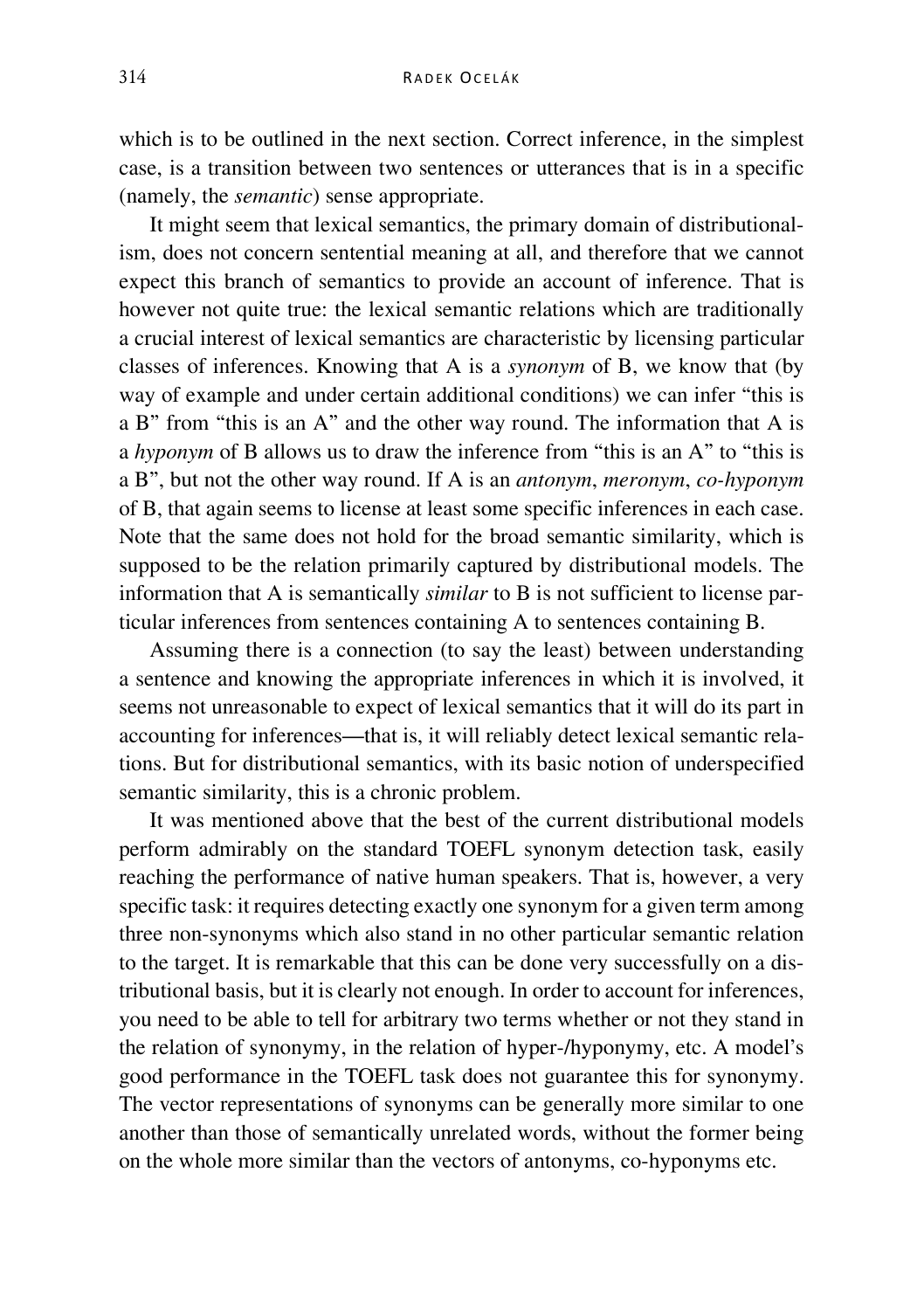And indeed, experimental results suggest that distributional models are too weak to tell apart cases of particular lexical relations reliably (Lin et al. 2003; Baroni et al. 2011.) Generally, the vectors most similar to the vector representation of a given word tend represent synonyms, co-hyponyms, and antonyms of the target word, without clear order. At the same time, not all synonyms, cohyponyms etc. reach higher similarity than all words semantically less related to the target. That of course further complicates the classification task.

Admittedly, it is possible to construct the model or redefine the similarity measure so as to favor instances of a particular lexical relation; e.g., to enhance the "similarity" of co-hyponyms and suppress that of synonyms, antonyms etc. That seems to be the case at least for synonymy, co-hyponymy, and hyper-/hyponymy (cf. Baroni et al. 2011; Erk 2016). But the sorting success achieved is moderate in each case. For instance, one can find a specific similarity measure which, unlike the standard cosine measure, is likely to assign higher "similarity" on average to the instances of hyper-/hyponymy than to the instances of co-hyponymy (cf. Erk 2016, 21-22). That however does not imply that the measure is capable of sorting out hyper-/hyponymical pairs very efficiently. To give a parallel, men are no doubt taller than women on average; yet the utility of height alone in telling apart men from women is limited. The clue is better than random, but far from perfect. In accounting for inference, arguably, better than random is not good enough. You won't entrust a robot with making pancakes if its knowledge of appropriate inferences between sentences containing *egg*, *milk*, *food*, *poison*, *hot*, *cold* etc. is merely better than random.

As a side note, this approach also makes distributionalism as a cognitive hypothesis more problematic than it already seems to be. Namely, it is one thing to assume that what we do in our minds/brains when acquiring and using meanings is something like constructing and comparing distributional vectors. It is another thing, arguably a more involved one, to defend that we should actually need a whole bunch of vector spaces and/or similarity measures in order to cope with *various* lexical relations.

Above, the efficiency of distributional models in detecting lexical semantic relations is deliberately discussed in rather vague terms, despite there being many experimental results phrased in concrete numbers. I do not go into the evaluation numbers here, for that would make little sense in the absence of a detailed discussion of the respective semantic tasks, and of their relevance with respect to the problem in question. I nonetheless take it for given that the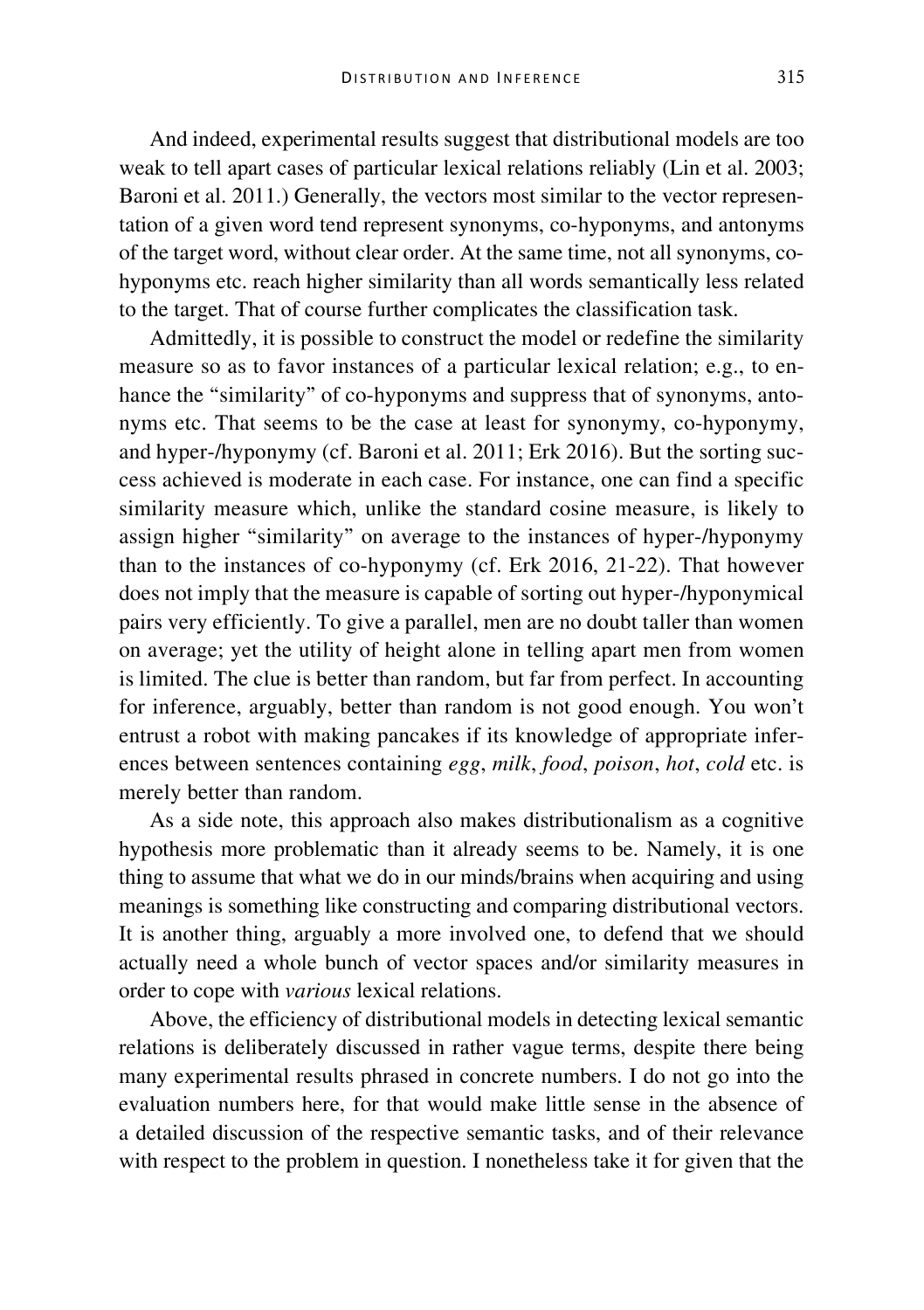current distributional semantic models, in spite of their achievements that are highly non-trivial from the point of view of theoretical semantics, are still far from giving a satisfactory account of lexical semantic relations (as an important part of natural language inference).

To this, we may react with the standard *more research is necessary* statement and keep trying to wring out what we can from distributional models. And no doubt, some improvement *can* be reached, in particular by exploiting ever bigger corpora and ever higher dimensionality, made possible by more efficient implementation and by using ever more computing power. [8](#page-17-0) But my impression is that these improvements in performance are not promising enough to validate the position that in the limit, distribution *is* semantics.

Instead, I suggest that we bite the bullet of admitting that it is not. In my opinion, the problems with accounting for lexical relations are inherent to the approach as such. I believe that at the moment, the performance of distributional models is somewhere near the ceiling, and that is simply because distribution is a useful, yet imperfect reflection of semantics.

The hunt of Baroni and colleagues for composition in distributional semantics seems somewhat questionable from this perspective. In this view, composing distributional representations of particular words (even the advanced, functional representations) necessarily amounts to adding up the considerable imprecision that arises already on the lexical level. Very likely, there will still be some tasks on which the compositional representations (in particular those of relatively short phrases) will achieve a non-trivial performance. But if the claim that non-negligible amounts of error are being added up in composition is correct, then it is unclear whether such achievements can be of theoretical or practical consequence.

Let us go back to the Loch Ness parallel. If using a word's distributional pattern to explore its meaning is like tracing Nessie based on the momentary pattern of rippling, then the struggle for compositional distributional representations seems to be like trying to write up her biography based on a series of snapshots of the lake's surface. The former is limited in precision; in the latter, shortcomings are being piled up.

<span id="page-17-0"></span> <sup>8</sup> Cf. Mikolov et al. (2013), who report on models which it took days on hundreds o<sup>f</sup> processing cores to build up.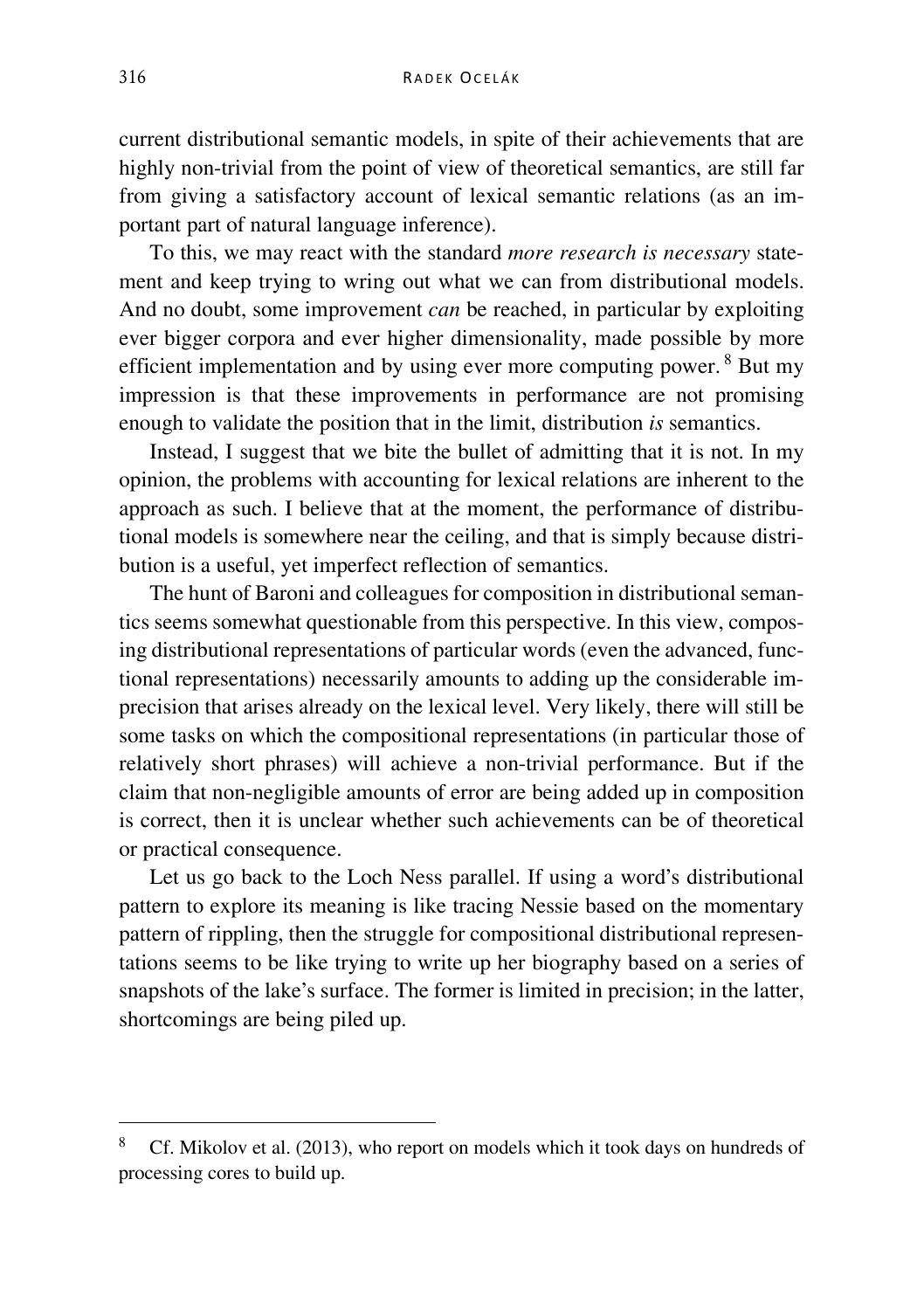# **5. Distributionalism and inferentialism**

I am aware that the previous critical considerations, pertinent as they may be, can hardly have much impact in lack of a positive alternative, one that would be viable from the point of view of computational linguistics. Also, one might want to bypass their theoretical relevance by insisting that the strong, cognitive distributional hypothesis gives rise to a radically new conception of meaning, whereby my assumptions regarding distribution, meaning etc. are simply not shared. But I think there *is* an alternative way to go, other than in the direction of contemporary compositional semantics. The alternative inspiration source is well-founded theoretically and I believe it can be stated precisely enough so as to invite computational implementation. Being use-theoretic in character, it seems to better fit the distributional reliance on language corpora, as documents of actual language *use*. There are moreover reasons to think that the implementation need not be quite disconnected from the current practice of distributional semantics.

I see such an alternative in the inferentialist philosophy of meaning, elaborated in particular by Brandom (1998); for a more accessible introduction, see Part I of Peregrin's (2014). Inferentialism draws on the idea that the meaning of a sentence is basically a matter of the appropriate inferences in which the sentence is involved. The meaning of a word, or generally of a subsentential expression, is then seen as its contribution to the inferential properties of the sentences in which it is contained. Here, the notion of inference is very broad, covering *language-language* transitions (that is, from sentences or sets thereof to sentences), as well as *world-language* and *language-world* transitions (that is, from worldly *circumstances* to sentences; and from sentences or sets thereof to worldly *actions*).

The inferentialist view is a specific elaboration of the Wittgensteinian idea that the meaning of a word consists in how the word is put to use, plus the aged observation that the primary use of a word is in the context of a sentence. It is specific, first, in that it emphasizes the normative character of our language use (the meaning of a sentence is identified not with its *actual* use, but with its *appropriate* use), and second, in that it narrows down the general notion of *use* to the transitions to which our sentences are subject. So, the meaning of a sentence (and closely related, the content of a belief) is given by what we *should* infer it from and by what we *should* infer from it in the context of other sentences (beliefs) which we are committed to assert (hold). Brandom's crucial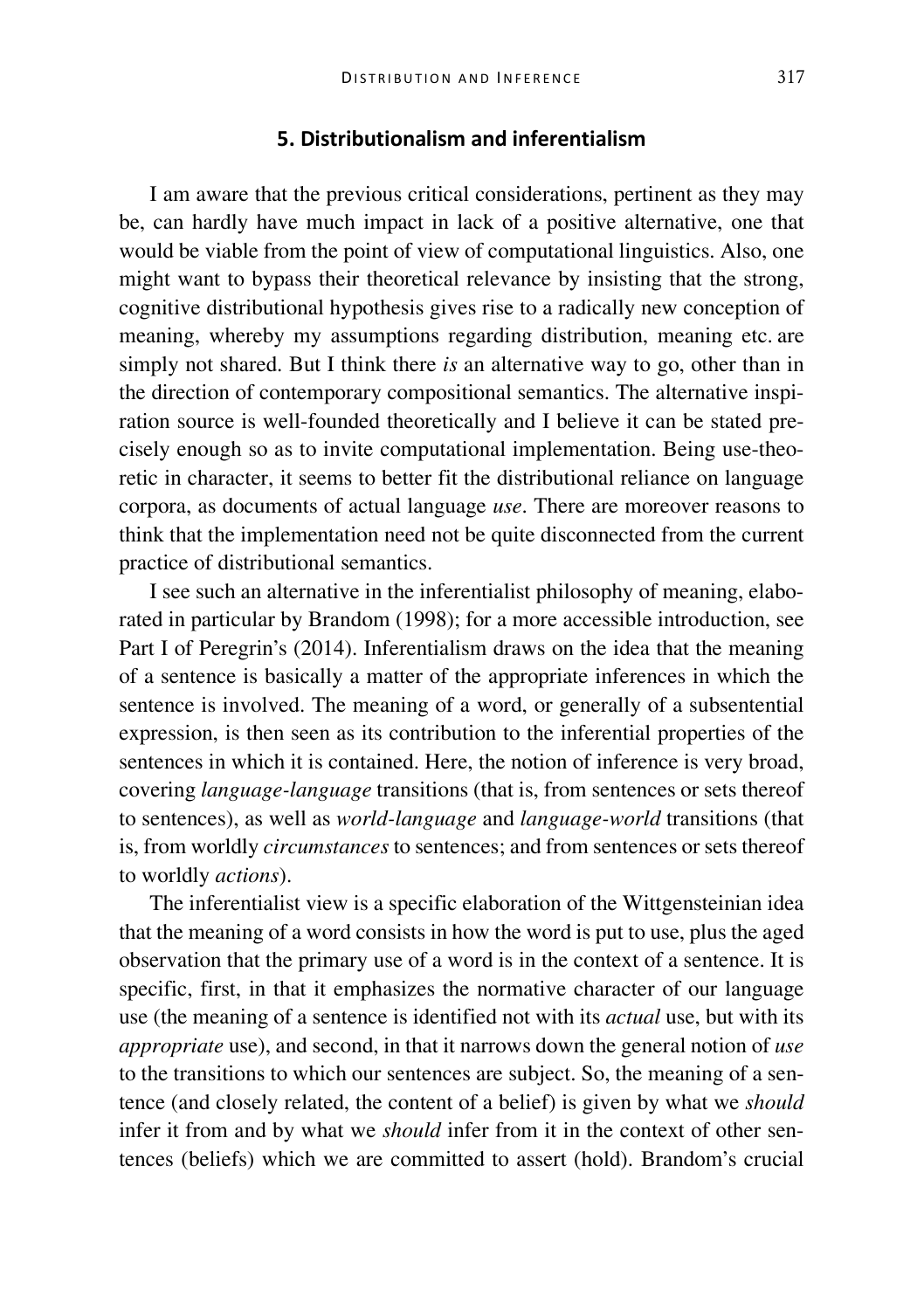idea is that normative *statuses* of agents (i.e., what agents should do) can be reduced to factual normative *attitudes* (i.e., how the agents treat one another, as well as themselves, in relation to what they do). In this way, semantics is underlain by pragmatics. What people believe, or what their sentences mean, is explained—in a rather sophisticated way—in terms of what people do nonlinguistically.

Argumentation for why Brandomian inferentialism is a fruitful and highly adequate philosophical approach to the semantics of natural language is far beyond the scope of this paper. Here, let me simply assume it is. On this assumption, I would like to make some comments towards bridging the gap between inferentialism as a philosophical project and distributionalism as a program in computational semantics, as I believe that enhancing a practical application with adequate philosophy is something desirable in principle.

The practical problem of inferentialism (which distributional semantics might be in a position to solve) is the following. Brandom's inferentialism is a holistic philosophy of meaning. What he draws is a picture of an overwhelmingly complex network in which any node standing for a sentence or a belief is deeply integrated. Any ordinary sentence is involved in myriads of appropriate inferences. [9](#page-19-0) Little wonder that inferentialism as concerns natural language has not made it far beyond a mere philosophical idea until now: no *content* expression has ever been explicitly analyzed in inferential terms. Virtually the only inferentialist semantic analyses of natural expressions that seem plausible to some extent are the natural-deduction-style characterizations of sentential connectives such as *and*, *or*. ("A *and* B" can be appropriately inferred if A as well as B are given; from "A *and* B" we can appropriately infer A as well as B. That is all one needs to characterize the meaning of *and*, at least as traditionally employed in logic. The analysis is tempting in that we in this way completely avoid the need to postulate an object, typically a truth function, as the *meaning* to be mysteriously connected to the expression in question.) But

<span id="page-19-0"></span> <sup>9</sup> Take, e.g., the belief/sentence stating that the cat is in the garden. It can be appropriately drawn from seeing the cat in the garden; or from hearing familiar noise from the garden; or from the belief that the cat was in the garden five minutes before plus the belief that it is an extremely lazy creature, etc. And given various "collateral commitments", it may be appropriate to infer that the cat is safe from the street traffic, or that there will soon be no mice in the garden, or that the cat will make a mess when it's back in the house; or it can lead to a *lemme-drive-the-cat-out-of-the-garden* practical commitment, etc.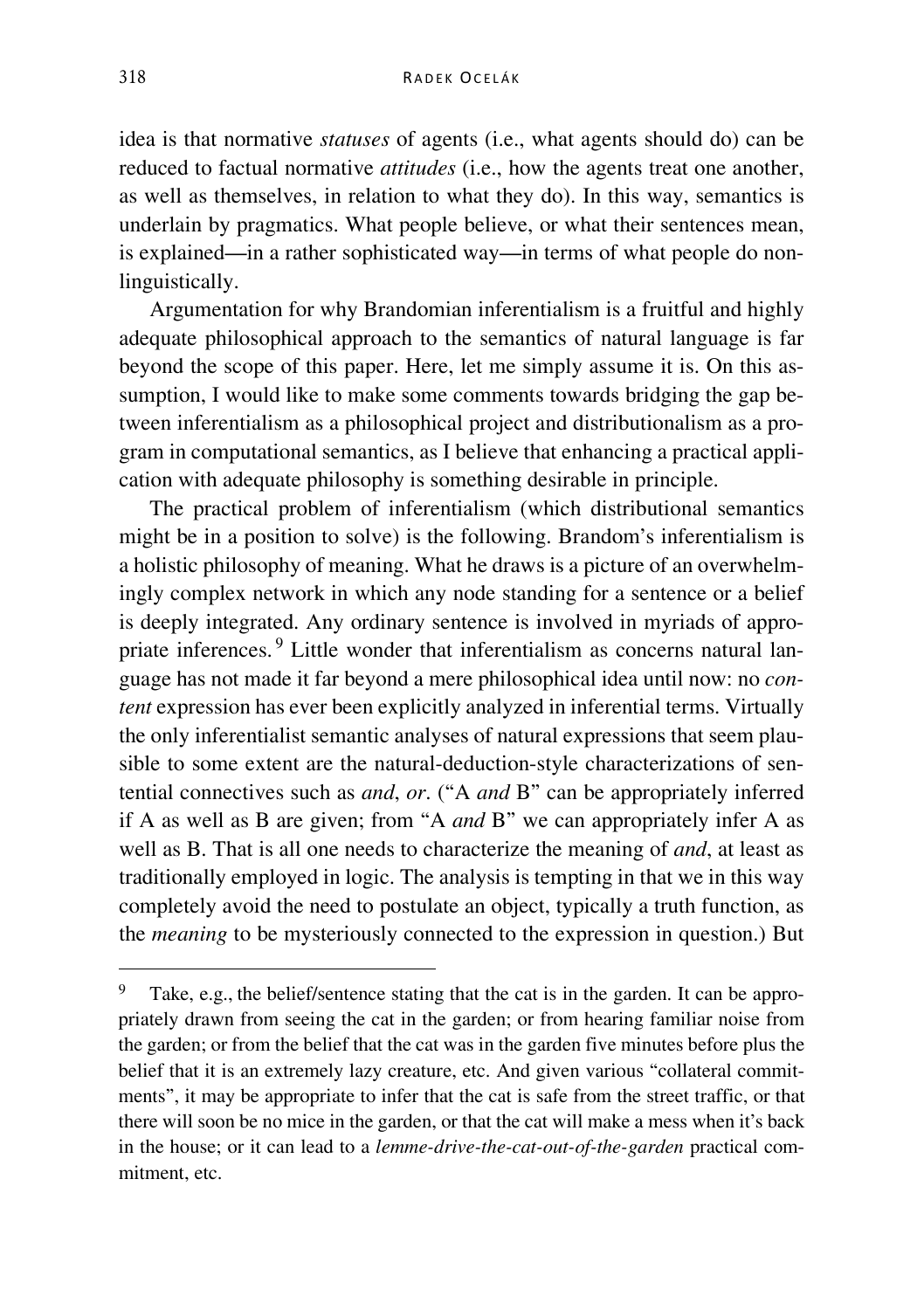application to this restricted vocabulary can hardly provide sufficient validation for such a general philosophical theory.

Think as we may that inferentialism is the right way of thinking about meaning, it cannot be considered an option by computational semanticists unless it is presented as viable by their methods. Preferably, it should be made feasible using the valuable resources that are available and that make computational linguistics successful as it practically is: large corpora of actual language use in the first place. In my opinion, inferentialists should side with the idea of computational implementation of their program. At least, the philosophical ambition of inferentialism is to reduce the mysterious notion of meaning to something more transparent, something that we *do*: something that computers, therefore, might be also capable of doing one day.

Here is why I think inferentialism is fundamentally compatible with the distributional perspective. Recall that distributional semantics attempts to capture the meaning of an expression in terms of its occurrence *in various contexts*. Usually, these are lexical contexts, so what is typically counted are lexical co-occurrences. But the distributional project does not set any *a priori* bounds to what we can regard as contexts. Various options have been considered: among others, lexico-syntactic contexts, web-based documents, extralinguistic contexts (such as labeled images)—and crucially, we may think of *inferential contexts* as well. We may want to count a sentence's occurrences in the context of sentences inferred from it, and in the context of sentences from which it is inferred.

There is a number of problems with this proposal. The first is that what primarily features in an inference are *sentences.* As mentioned in section 2.3, the actual co-occurrence information in the co-occurrence space of sentences (unlike the space of words) is extremely sparse for corpora of all available sizes—sparse beyond imagination. We could count co-occurrences of *words* in inferential contexts, but it seems to be of little use to know, e.g., that *freezing* and *green* co-occured within the inference "It is freezing outside. – I'd better take the green cap, the wooly one, since the red is really thin." (The co-occurrence of *freezing* and *wooly*, or *outside* and *cap* is perhaps more informative, but it occurs to me that counting word co-ocurrences would open the door for the same kind of imprecision that has been observed in the standard distributional representations.) Somehow, we need to treat a sentence as a whole, nevertheless. I do not have a solution for this, I only hope one can be given. Perhaps, a clever engineering solution can exploit the idea that the meaning of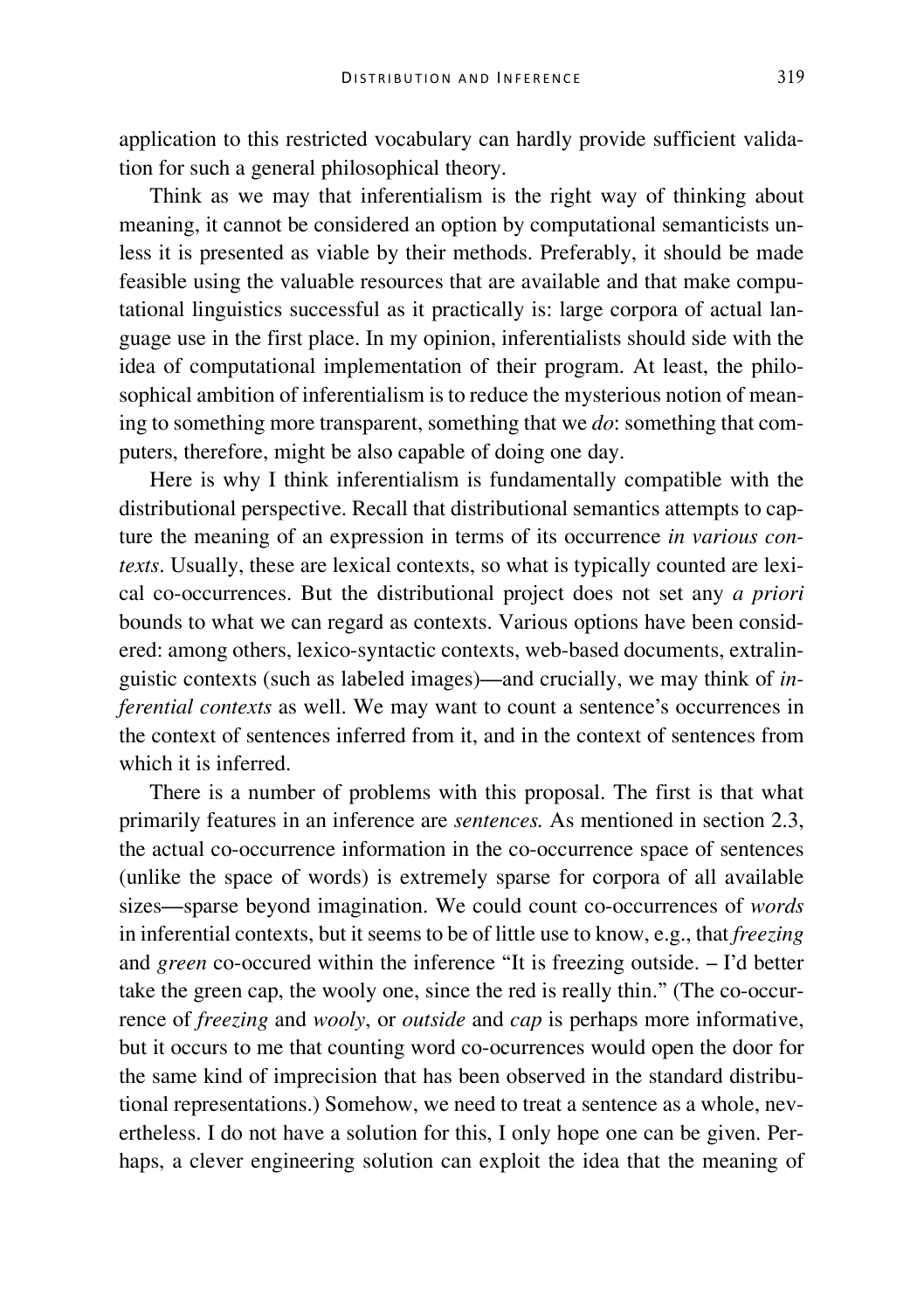a word is the way it contributes to the inferential properties of the sentences in which it is involved, and perhaps, the process of inferential characterizing can be bootstrapped from minimal inferences such as "this is a banana: this is yellow". Syntactic information will be surely indispensable in such a scheme.

Second, the issue with *world-language* and *language-world* inferences. Given the technical difficulties limiting the utilization of extralinguistic contexts, I suggest that we follow current distributional semantics in focusing on linguistic contexts, at least for the time being. That is, we may focus on *language-language* transitions. (Existing distributional models have shown clearly enough that non-trivial practical success can be hoped for even in the absence of extralinguistic information.) One more thing that needs to be technically overcome is that often, *language-language* inferences are inferences not from individual sentences, but from *sets* of sentences.

Third, the problem of normativity. Bradomian inferentialism explains the meaning of a sentence in terms of appropriate inferences, not in terms of actual inferences. Contrariwise, what we can (at best) gather from a corpus of actual language use are the inferences people make, possibly the inferences they make *regularly*, but not the inferences they *should* make. Here again, I suggest we take a pragmatic stance. The practical success of distributional models (that is, on tasks that are unequivocally semantic in nature) indicates that the cleft between actual and appropriate use is narrow enough for at least some practical purposes. One may here also consider Davidsonian arguments to the effect that it is incoherent to assume a massive amount of factual or semantic error among speakers (cf. Davidson 1974).

The fourth problem is likely the most serious one in practical terms. Actual inferences occurring in a corpus are not very reliably marked with formal means such as *therefore*, *thus*, *so*, etc. Yet worse, rudimentary inferences such as "this is a banana: this is yellow" scarcely make it to the communication of competent speakers. Usually, such inferences are assumed rather than pronounced. What gets explicitly communicated instead are complex inferences relying on a number of collateral commitments or shared assumptions: "People still remember the Denver incident. *Therefore*, Smith won't get more than 15 percent of the votes."

An option that comes to mind in this context is utilizing language *acquisition* corpora, rather than corpora of grown-up communication. Unfortunately, the corpora of the former type are several orders of magnitude smaller in size, which may be hard to bite for a distributionalist, and the data is very expensive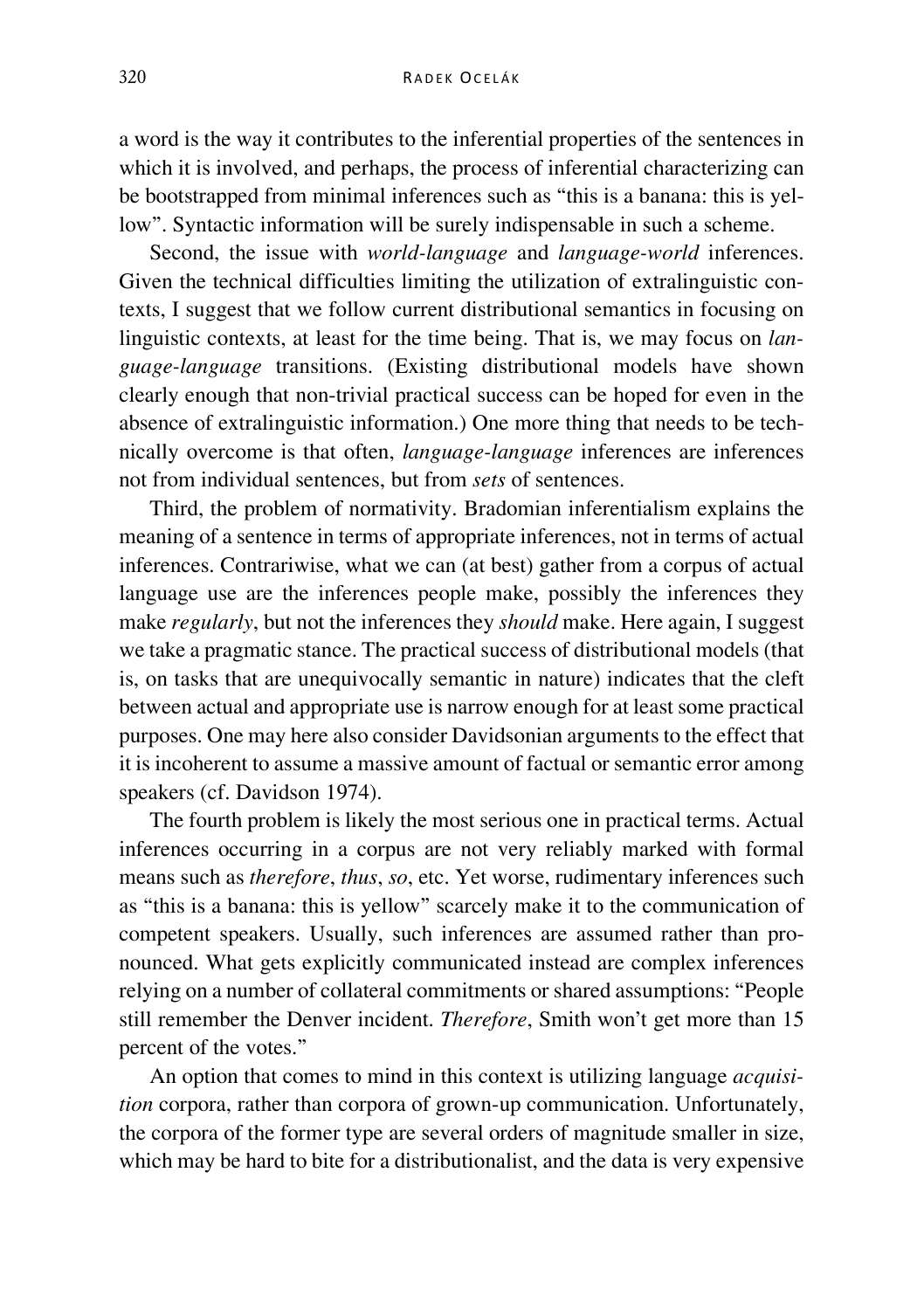to gather. Its quality could nonetheless make up for that. It is first and foremost with children that we explicitly state what is otherwise obvious, talking about the color of bananas, etc.

This approach also seems to constitute an additional answer to the normativity issue. In talking to children, we are generally engaged not only in communication, but also in tuition and training that are relevant for the child's future communication. Thus stating "This is a banana. (*So*) it is yellow" in this situation is not merely an actual inference. Much more it amounts to the for-mulation of an inferential rule, to stating what inferences should be drawn. <sup>[10](#page-22-0)</sup> Even so, there remains the problem that not all inferences are formally marked, and an amount of manual annotation may be necessary.

# **6. Conclusion**

No doubt, the difficulties involved are considerable, and the "inferentialized distributionalism" just proposed may not reach the practical performance of the current distributional models any time soon. Still, I believe something in these lines is worth elaborating. Distributionalism in computational semantics has had highly non-trivial achievements, but in the end that all comes down to clever exploitation of the fact that meaning is reflected in distribution. If that is not *all* there is to meaning, the prospects of exploiting the idea further are of course limited.

Ultimately, the goals of computational and philosophical semantics cannot be as divergent as they possibly appear to be at the moment. Computational semantics is supposed to come up with something that can do what natural language meaning does, or what humans do using their semantic knowledge. Fair enough, but why would we think this can be achieved without paying attention to our best opinions about what natural language meaning *is*?

What there is in the project for inferentialism as a philosophical program seems also quite clear. Boosting computational semantics with inferentialist insights would constitute important empirical validation for the philosophical

<span id="page-22-0"></span> $10$  Note that there would be no point in stating such rules incorrectly. Joking or lying about bananas makes sense only after the child has mastered some basic inferential properties of banana-related sentences.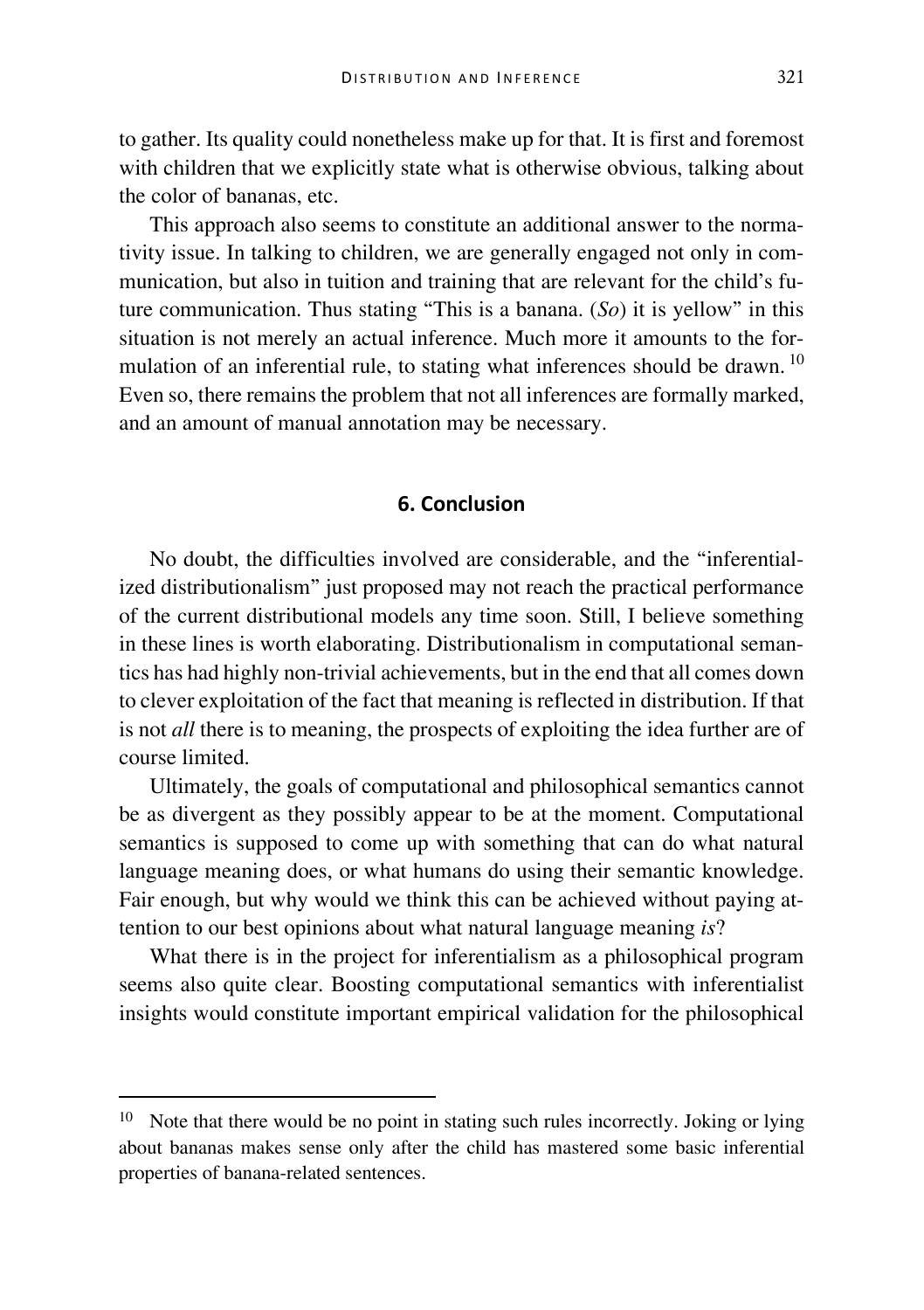theory. A theory of an empirical phenomenon, as human language altogether is, has surely no right to spurn such a prospect.

### Acknowledgments

I am grateful to Jarda Peregrin and Tomáš Musil as well as to several anonymous reviewers, for their relevant comments on previous versions. All remaining flaws and omissions are my own responsibility. Work on this paper was supported by the Research Grant No. 13-21076S of the Czech Science Foundation.

# References

- BARONI, M. and LENCI, A. (2010): Distributional Memory: A General Framework for Corpus-Based Semantics. *Computational Linguistics* 36, No. 4, 673-721.
- BARONI, M. and LENCI, A. (2011): How We BLESSed Distributional Semantic Evaluation. *Proceedings of the GEMS 2011 Workshop on GEometrical Models of Natural Language Semantics*, 1-10.
- BARONI, M., DINU, G. and KRUSZEWSKI, G. (2014a): Don't Count, Predict! A Systematic Comparison of Context-Counting vs. Context-Predicting Semantic Vectors. *Proceedings of the 52nd Annual Meeting of the Association for Computational Linguistics*, 238-247.
- BARONI, M., BERNARDI, R. and ZAMPARELLI, R. (2014b): Frege in Space: A Program of Compositional Distributional Semantics. *Linguistic Issues in Language Technology* 9, 5-110.
- BRANDOM, R. (1998): *Making It Explicit: Reasoning, Representing and Discursive Commitment*. Cambridge, (Mass.): Harvard University Press.
- DAVIDSON, D. (1974): Belief and the Basis of Meaning. *Synthese* 27, 309-323.
- ERK, K. (2012): Vector Space Models of Word Meaning and Phrase Meaning: A Survey. *Language and Linguistics Compass* 6, No. 10, 635-653.
- ERK, K. (2016): What Do You Know About an Alligator When You Know the Company It Keeps? *Semantics and Pragmatics* 9.
- FIRTH,J. R. (1957): *Papers in Linguistics*. London: Oxford University Press.
- GAMUT, L. T. F. (1991): *Logic, Language, and Meaning. Vol. 2: Intensional Logic and Logical Grammar*. University of Chicago Press.
- LANDAUER, T. K. and DUMAIS, S. T. (1997): A Solution to Plato's Problem: The Latent Semantic Analysis Theory of Acquisition, Induction, and Representation of Knowledge. *Psychological Review* 104, No. 2, 211-240.
- LENCI, A. (2008): Distributional Semantics in Linguistic and Cognitive Research. *Italian Journal of Linguistics* 20, No. 1, 1-31.